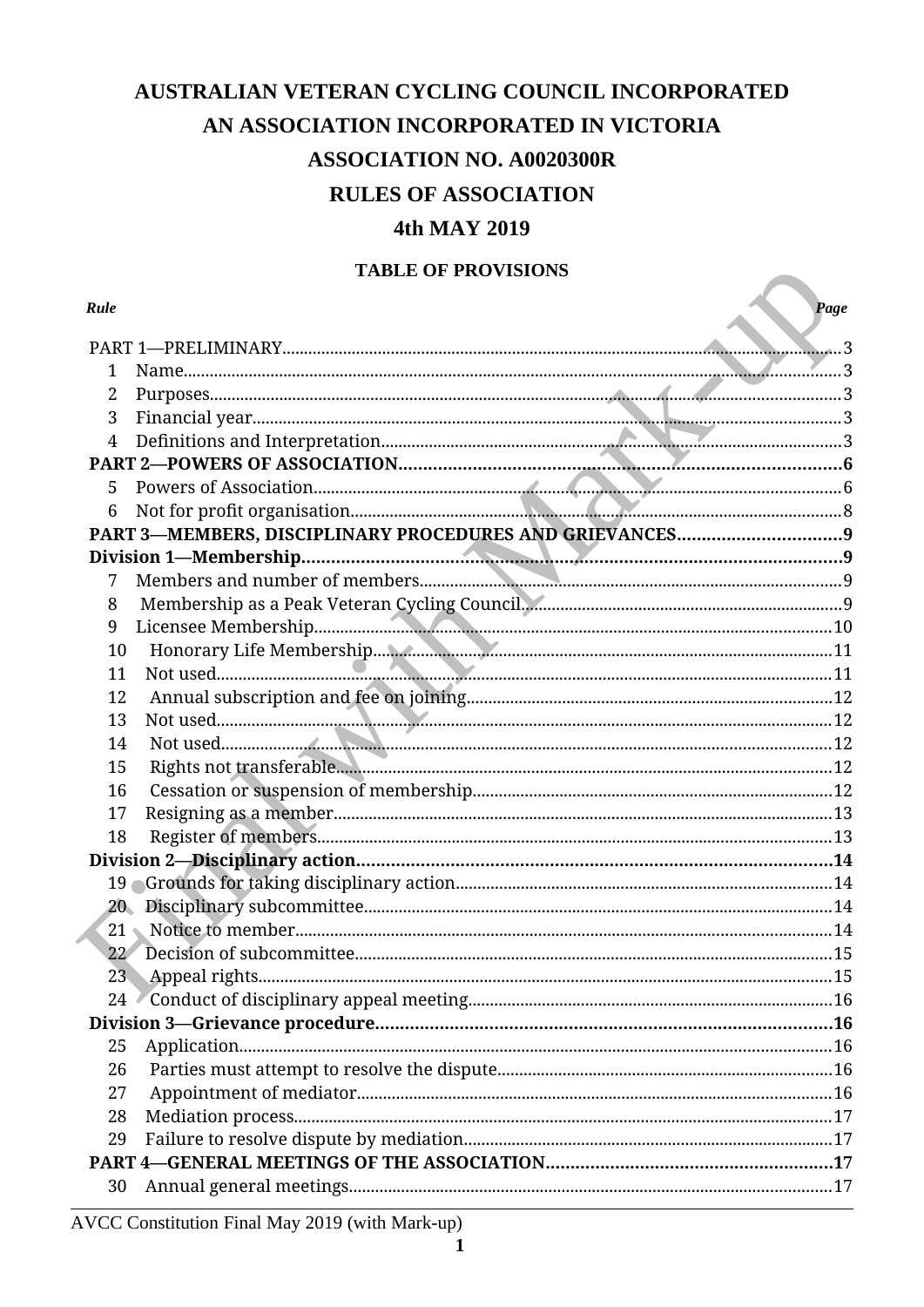| 31 |  |
|----|--|
| 32 |  |
| 33 |  |
| 34 |  |
| 35 |  |
| 36 |  |
| 37 |  |
| 38 |  |
| 39 |  |
| 40 |  |
| 41 |  |
|    |  |
|    |  |
| 42 |  |
| 43 |  |
|    |  |
| 44 |  |
| 45 |  |
| 46 |  |
|    |  |
| 47 |  |
| 48 |  |
|    |  |
| 49 |  |
| 50 |  |
| 51 |  |
| 52 |  |
| 53 |  |
| 54 |  |
| 55 |  |
| 56 |  |
| 57 |  |
|    |  |
| 58 |  |
| 59 |  |
| 60 |  |
| 61 |  |
| 62 |  |
| 63 |  |
| 64 |  |
| 65 |  |
| 66 |  |
| 67 |  |
|    |  |
| 68 |  |
| 69 |  |
| 70 |  |
| 71 |  |
|    |  |
|    |  |

AVCC Constitution Final May 2019 (with Mark-up)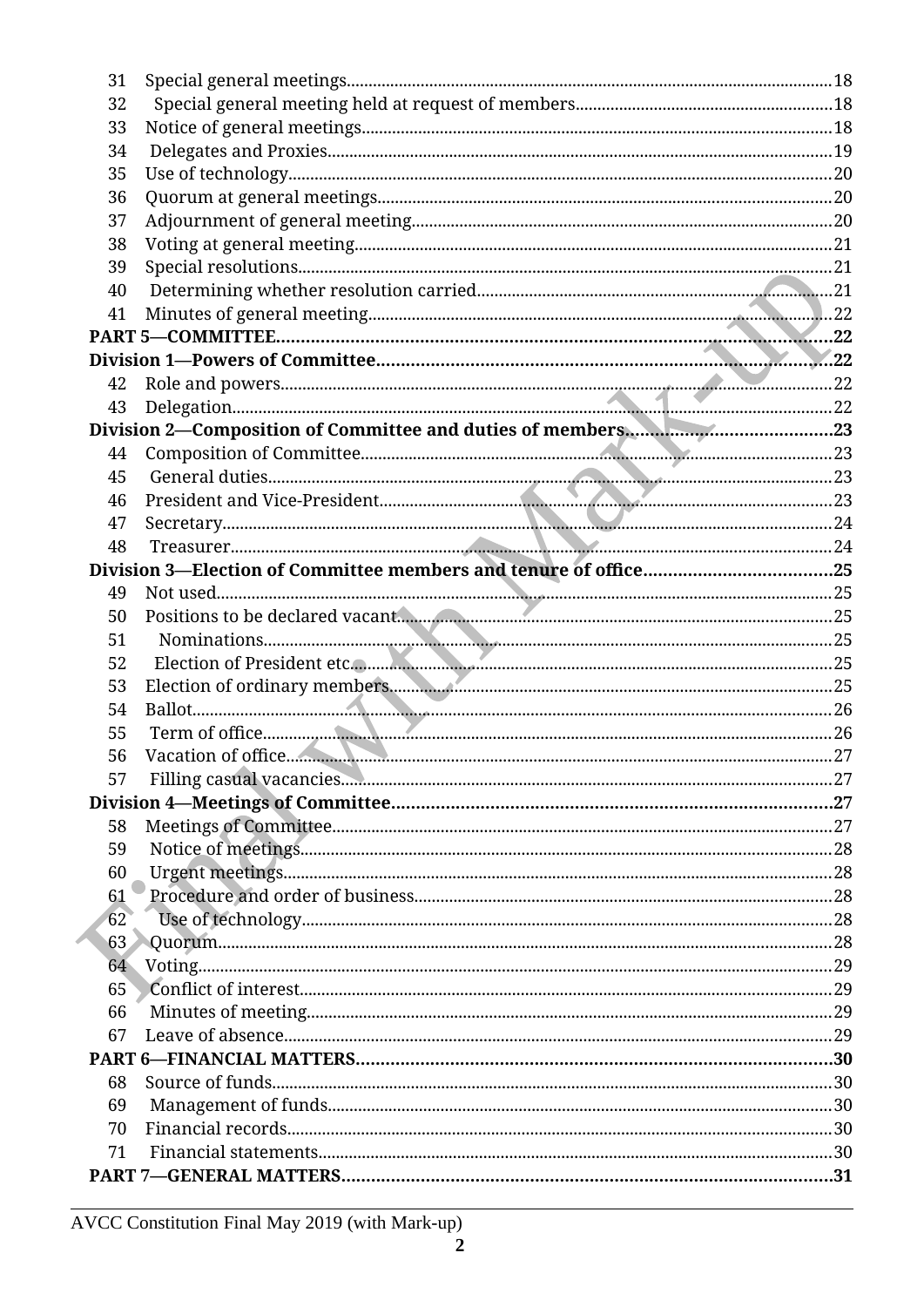#### **Notes**

The persons and entities who from time to time are members of the Association are an incorporated association by the name given in rule 1 of these Rules.

Under section 46 of the **Associations Incorporation Reform Act 2012**, these Rules are taken to constitute the terms of a contract between the Association and its members.

These Rules are based on the Model Rules set out in Schedule 4 of the **Associations Incorporation Reform Regulations 2012**.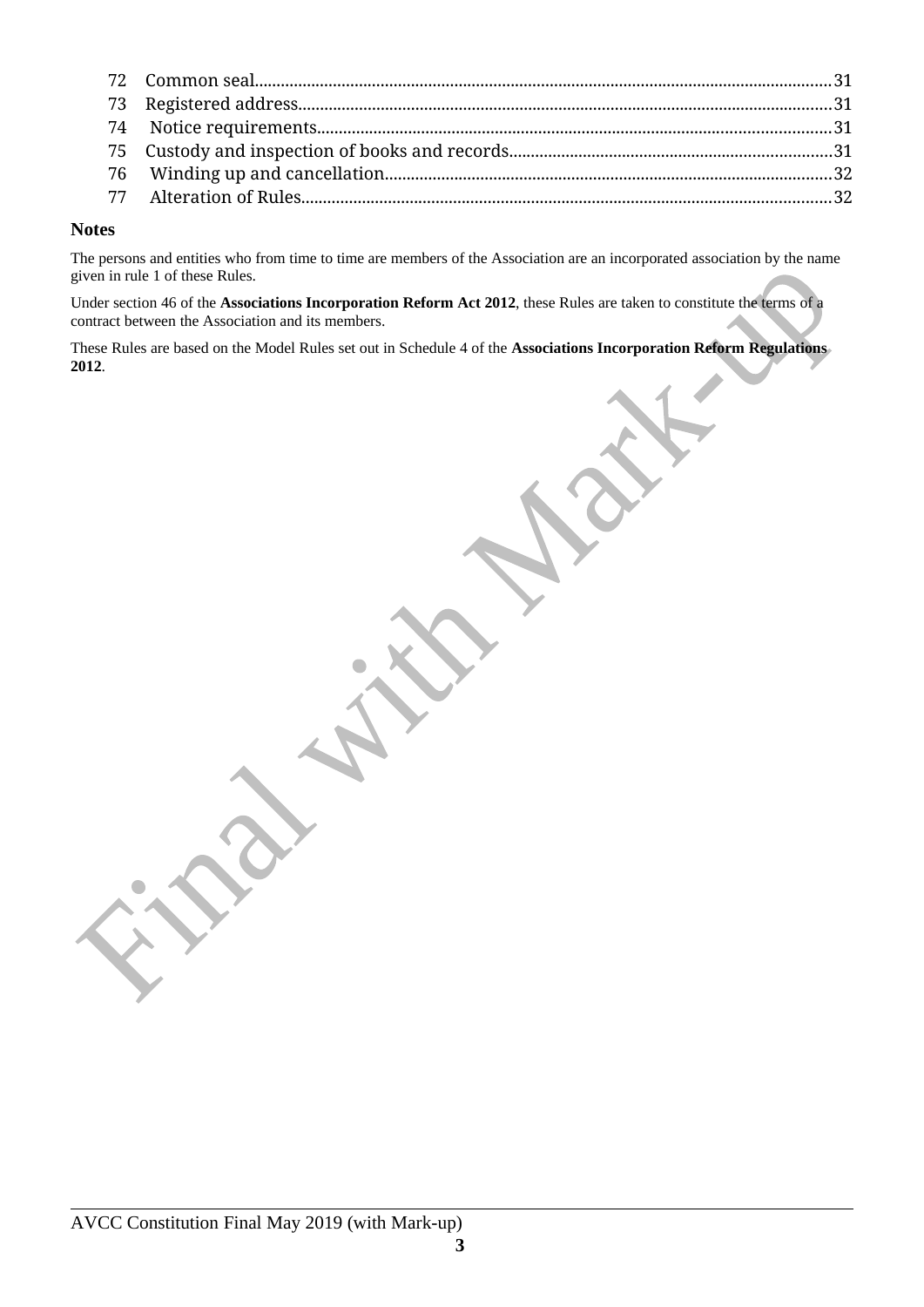#### <span id="page-3-4"></span>**PART 1—PRELIMINARY**

#### <span id="page-3-3"></span>**1 Name**

The name of the incorporated association is "Australian Veteran Cycling Council Incorporated".

**Note:** Under section 23 of the Act, the name of the association and its registration number must appear on all its business documents.

#### <span id="page-3-2"></span>**2 Purposes**

The purposes of the association are—

(a) To control, administer and foster the sport of veteran cycle racing in all States of Australia and the Territories;

**Note:** In rule 4, see definition of Territory and its accompanying Note.

- (b) To issue licenses for participation in or conduct of AVCC veteran cycling via arrangements with Veteran Cycling Clubs and Peak Veteran Cycling Councils;
- (c) To conduct and control the Association's Veteran Cycling Championships of Australia for either or both Road racing and Track racing on dates and at venues decided by the Association from time to time;
- (d) To represent veteran cycling in dealings with other cycling bodies in Australia and overseas;
- (e) To represent veteran cycling in dealings with all levels of government in Australia;
- (f) To organise and promote major international veteran cycling events in Australia;
- (g) To organise cost-effective and reasonably comprehensive insurance for licensees and other persons, eg. officials, coaches, trainers, first aiders and traffic controllers, who may be volunteers or contractors, appointed by, but not necessarily members of, the Association, a Peak Veteran Cycling Council, or a Veteran Cycling Club, for the purposes of AVCC veteran cycling;
- (h) To set, enforce and promote harmonised racing rules, regulations, disciplinary procedures and governance within the Association's Australian (including State and Territory) veteran cycling community.

#### <span id="page-3-1"></span>**3 Financial year**

The financial year of the Association is each period of 12 months ending on 31 December.

#### <span id="page-3-0"></span>**4 Definitions and Interpretation**

**Note:** For these rules, terms that are not defined in Rule 4 are taken to have the meanings (if any) given to them in the **Interpretation of Legislation Act 1984** unless a contrary intention is expressed. Such terms include those referring to or involving gender, number, time and delivery of notices.

In these Rules, unless a contrary intention is expressed —

*absolute majority*, of the Committee, means a majority of the committee members currently holding office and entitled to vote at the time (as distinct from a majority of committee members present at a committee meeting);

*Association* means the Australian Veteran Cycling Council Incorporated;

*AVCC veteran cycling* means cycling and associated activities (eg. coaching; indoor/stationary training) conducted through or under the auspices of the Association or a Peak Veteran Cycling Council or a Veteran Cycling Club;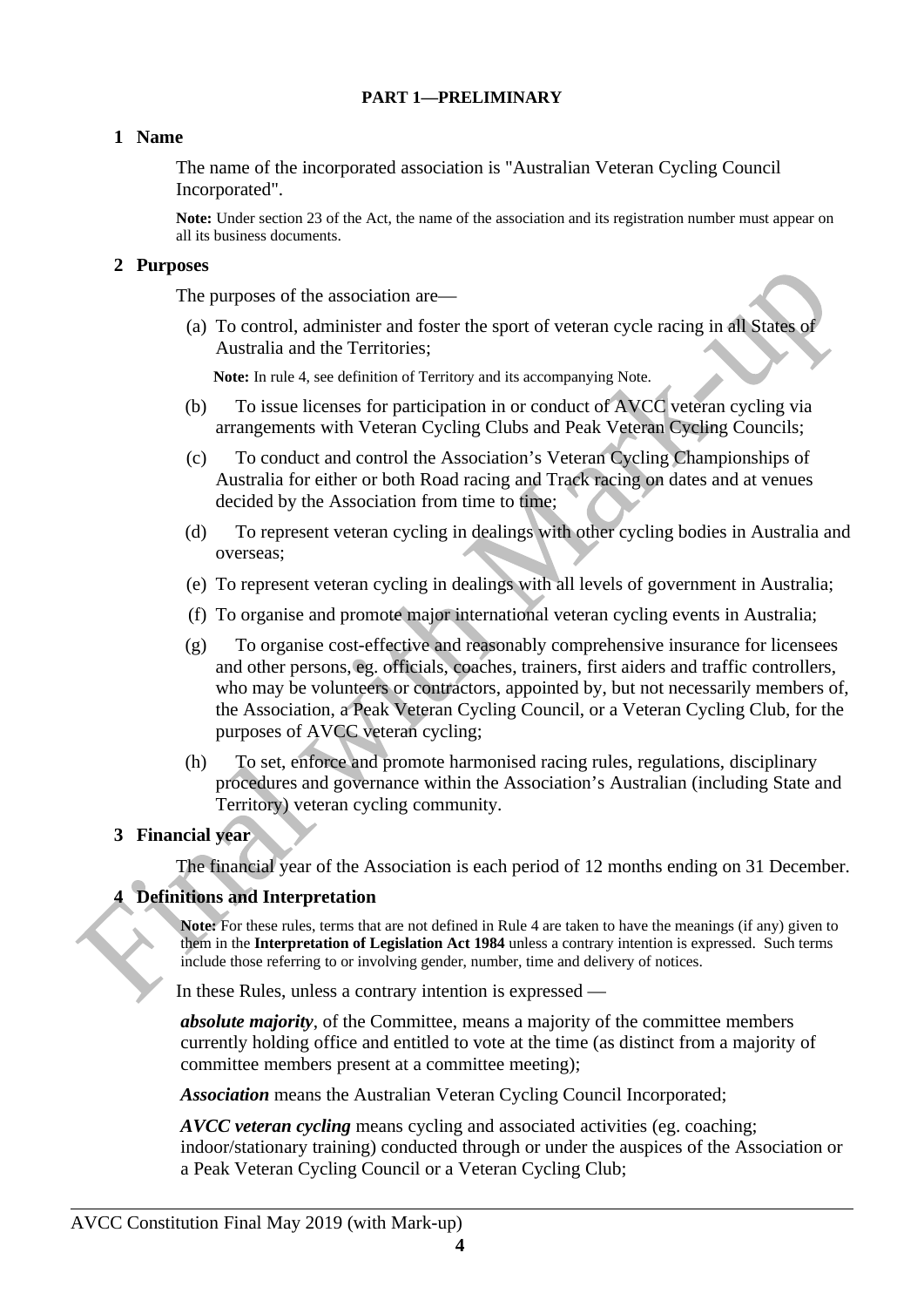*Chairperson*, of a general meeting or committee meeting, means the person chairing the meeting as required under rule 46;

*Committee* means the Committee having management of the business of the Association;

*committee meeting* means a meeting of the Committee held in accordance with these Rules;

*committee member* means a member of the Committee elected or appointed under Division 3 of Part 5;

*delegate* means a person appointed under rule 34 as a delegate of a voting member;

*disciplinary appeal meeting* means a meeting convened under rule 23(3);

*disciplinary meeting* means a meeting referred to in rule 21(1)(c);

*disciplinary subcommittee* means the subcommittee appointed under rule 20;

*eligible person* means a person who:

- (a) to be appointed as a delegate; or
- (b) to be nominated by a voting member under rule 51 or rule 57 (Nominees for Committee positions);

must:

- (i) be a member of the voting member or of a Veteran Cycling Club affiliated with the voting member, whose membership rights with the voting member or the Veteran Cycling Club are not suspended;
- (ii) not be a person whose membership rights with the Association are suspended; and
- (iii) not be an official or committee member of a cycling body that is opposed to the objects and goals of the Association;

*executive member* means a person occupying one or more of the positions of President, Vice President, Secretary and Treasurer;

*financial year means the 12 month period specified in rule 3;* 

*general meeting* means a meeting of the members convened in accordance with Part 4, and includes an annual general meeting and a special general meeting;

**Note:** The Act, section 61 stipulates among other things that any member is entitled to attend any general meeting of the Association unless the member's membership rights are suspended at the time of the meeting. Anything done by the Association with the intention of preventing an entitled member from attending a meeting constitutes oppressive conduct by the Association (Act, subsection 61(3), section 68).

*honorary life member* means a person who has been accepted by the Association under rule 10 as an honorary life member;

**Note:** Rule 7 also pertains to honorary life membership. Rule 10 stipulates that honorary life members are not voting members.

*include* and *including* are not words of limitation;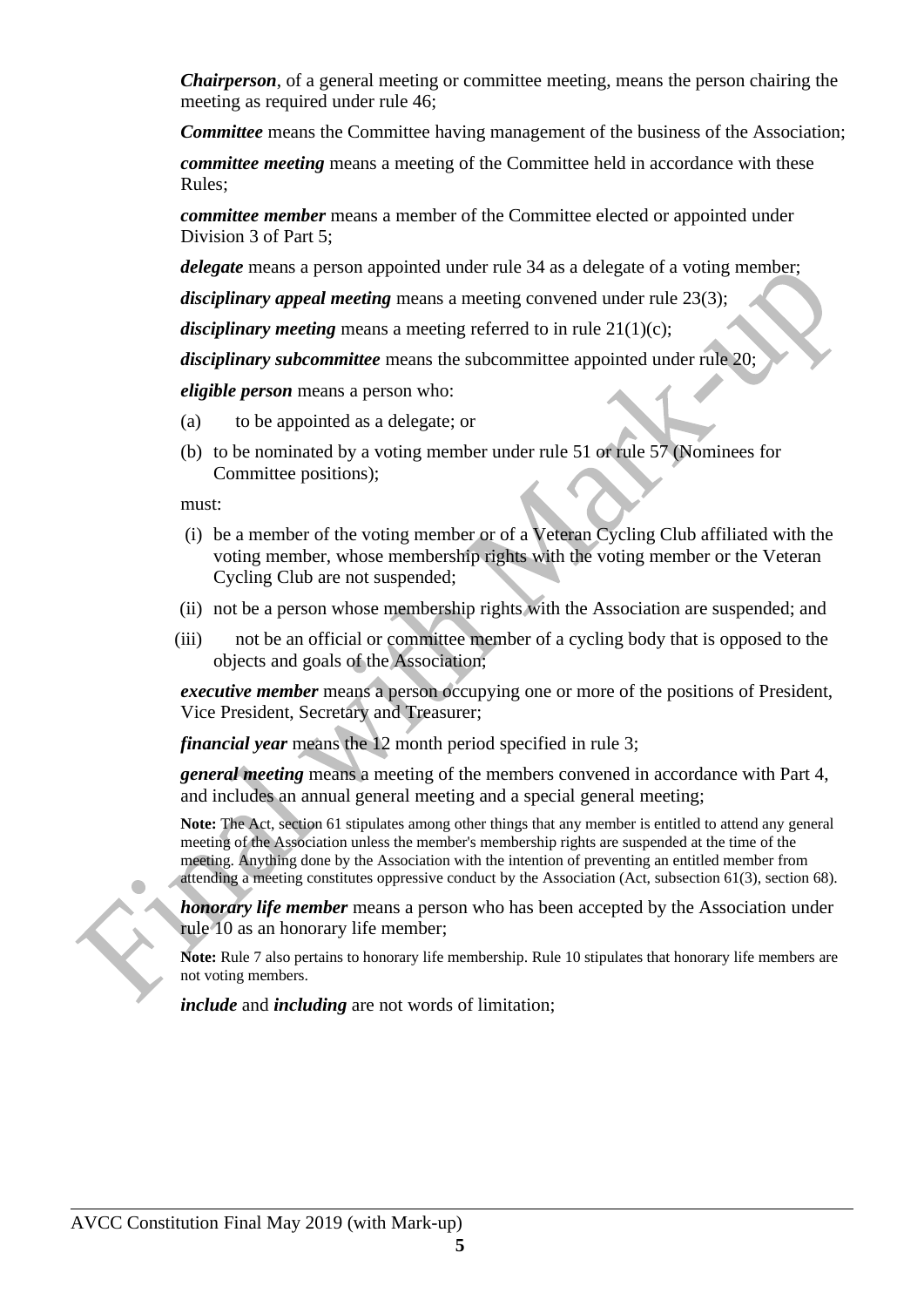*licence* means a licence issued by the Association under rule 9;

**Note:** Rule 5(2)(h)(i) contemplates different categories of licence, eg. for participants and officials.

*licensee* means a person who holds a valid licence;

*licensee's club* means the Veteran Cycling Club of which the licensee is a member;

*member* means a member of the Association as stipulated in rule 7(1), and *membership* has an equivalent meaning;

*Peak Veteran Cycling Council*, for a particular State or Territory, means the incorporated body shown on the register of members as the Peak Veteran Cycling Council for the State or Territory;

**Note:** See rule 18, for the Secretary's responsibilities in keeping and maintaining the register.

*person* means a natural person;

*primary delegate* means a delegate appointed under rule 34(1);

*special resolution* means a resolution that requires not less than three-quarters of the members voting at a general meeting, whether in person or by proxy, to vote in favour of the resolution;

**Territory** means the Australian Capital Territory or the Northern Territory;

**Note:** For the purposes of these rules, the external territories of Australia are not Territories. However, Jervis Bay Territory is taken to be part of New South Wales.

*the Act* means the **Associations Incorporation Reform Act 2012** and includes any regulations made under that Act;

*the Registrar* means the Registrar of Incorporated Associations;

*Veteran Cycling Club* means an incorporated body recognised by the Association as meeting the requirements set by the Association under rule 5(2)(h)(iv);

*Veteran Cyclist* means a person who is accepted by the Association as meeting the standards and requirements set by the Association under rule 5(2)(h)(i);

*voting member* means a member who under rule 8(2)(d) is entitled to vote at a general meeting;

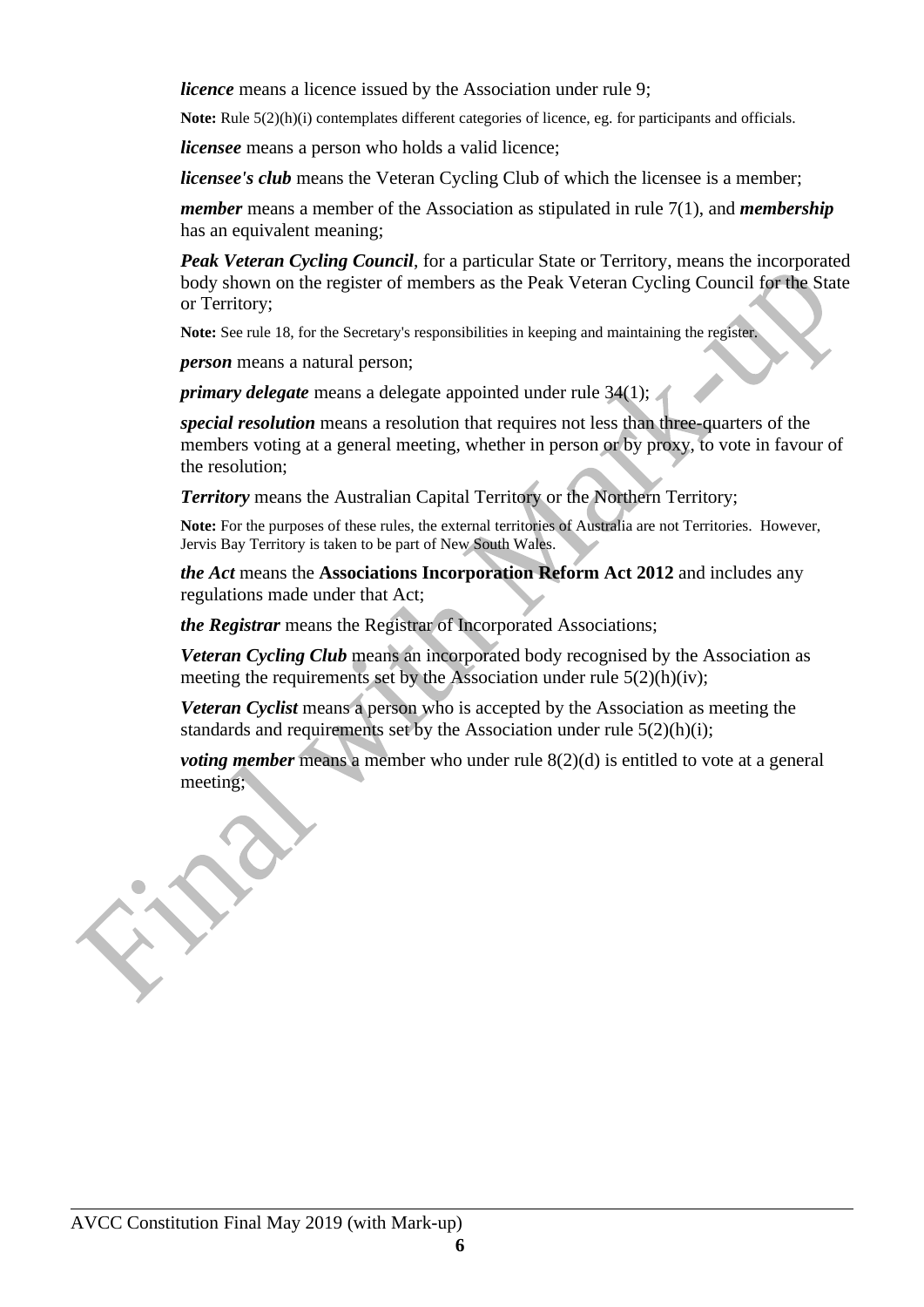#### <span id="page-6-1"></span>**PART 2—POWERS OF ASSOCIATION**

#### <span id="page-6-0"></span>**5 Powers of Association**

- (1) Subject to the Act, the Association has power to do all things incidental or conducive to achieve its purposes.
- (2) Without limiting sub-rule (1), the Association may—
	- (a) acquire, hold and dispose of real or personal property;
	- (b) open and operate accounts with financial institutions;
	- (c) invest its money in any security in which trust monies may lawfully be invested;
	- (d) raise and borrow money on any terms and in any manner as it thinks fit;
	- (e) secure the repayment of money raised or borrowed, or the payment of a debt or liability;
	- (f) appoint agents to transact business on its behalf;
	- (g) enter into any contract it considers necessary or desirable;
	- (h) set the following standards and requirements:
		- (i) *Category A: General*
		- \* standards and requirements applicable to AVCC veteran cycling, including:
			- o racing rules and their enforcement and promotion;
			- o categories of licence and conditions applying to each category;
			- o procedures for a person to become a licensee;
			- o management of performance enhancing substance issues;
			- o disciplinary procedures based on procedural fairness and the rules of natural justice;
		- requirements for a person to be accepted by the Association as a Veteran Cyclist; **Note:** These requirements, if any, are in addition to the age requirements specified in rule 9(2).
		- minimum requirements for a Veteran Cyclist to be eligible for membership of a Veteran Cycling Club, including:
			- undertaking all reasonable measures to support the Association's purposes and comply with the Association's standards and requirements applicable to AVCC veteran cycling;
			- o acceptable evidence that the person's usual place of residence is in the same State or Territory in which the club conducts its affairs, and circumstances in which this residential requirement may be varied;
		- limits on the duration and number of AVCC veteran cycling races or other events in which a licensee or non-licensee may participate on a trial basis or as a visitor;

**Note:** These limits may, for example, also be used to prevent "club hopping" in which a licensee from one club in his/her State/Territory frequently or always participates in races/events conducted by his/her local club having higher fees than that of the club from which the licence was obtained. This practice may also be used by the licensee to avoid volunteering for duties (eg. marshalling, traffic control) that are expected of legitimate members of the local club.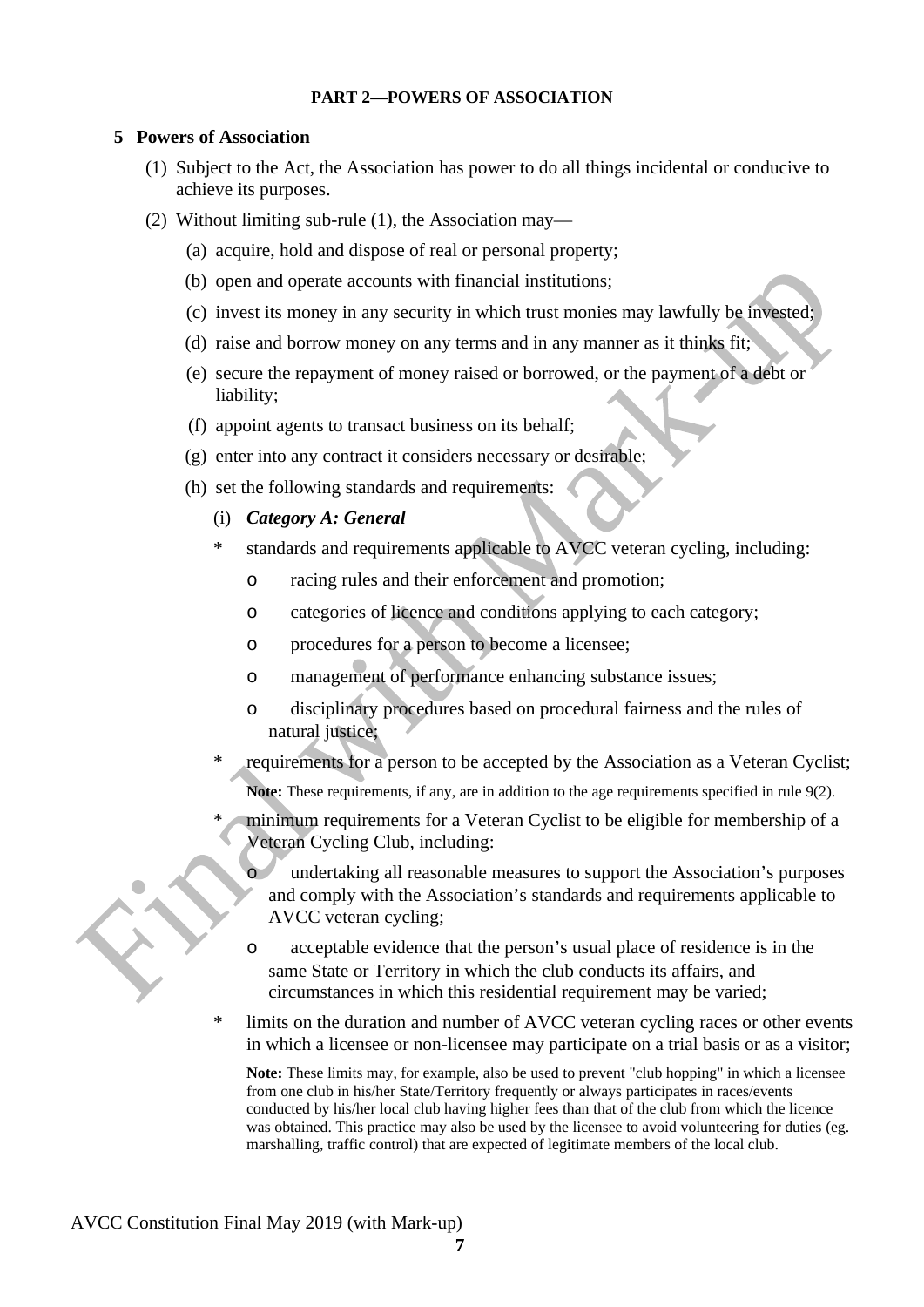- requirements to be considered by the Association, Peak Veteran Cycling Councils and Veteran Cycling Clubs in assessing a person's acceptability as a volunteer at any veteran cycling race or event, including any decision of a disciplinary subcommittee under rule 22, or of a disciplinary appeal meeting under rule 24, and whether the person's membership rights with a Peak Veteran Cycling Council or a Veteran Cycling Club are, or have been at any time, suspended or revoked;
- \* circumstances in which a person may request the Association to apply the procedures set out in Part 3, Division 2 (Disciplinary action) or Part 3, Division 3 (Grievance procedure) to a decision of the person's Veteran Cycling Club or a Peak Veteran Cycling Council;
- \* circumstances in which a delegate may be permitted to attend a general meeting by the use of technology under rule 35;
- \* in consultation with the voting members, the apportionment between the Association and the voting members of responsibilities for meeting the costs of delegates' attendances at general meetings.

**Note:** Without prejudice to such consultations, it is generally expected that the Association will be meet the costs of primary delegates and voting members will meet the costs of their respective delegates appointed under rule 34(2).

## (ii) *Category B: Peak Veteran Cycling Councils*

- \* requirements for a body (which may be the sole Veteran Cycling Club in its State or Territory) to be recognised by the Association as the Peak Veteran Cycling Council for a State or Territory, including requirements that the body:
	- o be incorporated under a law of the State or Territory for which the body is recognised as the Peak Veteran Cycling Council;
	- o conducts the majority of its affairs in the State or Territory;
	- o complies with its constituent documents (including its constitution), which must at all times comply with the Association's requirements and be consistent with the Association's constitution (to the extent that there is no inconsistency with any relevant State or Territory law);
	- o is committed to take all reasonable measures to ensure that it and its affiliated Veteran Cycling Clubs and their members comply with the Association's standards and requirements applicable to AVCC veteran cycling, Veteran Cycling Clubs and licensees;
	- pays the fee for affiliation with the Association in the amounts and at the times specified by the Association;

## (iii) *Category C: Honorary life members*

- requirements for a person (whether a Veteran Cyclist or not) to be eligible for nomination by a Peak Veteran Cycling Council for honorary life membership, including:
	- o current or past membership of the Committee and of one or more Veteran Cycling Clubs;
	- o details of significant work the person has done for the Association;
	- o testimonials (verbal or written) demonstrating good standing and repute amongst the members of the Association;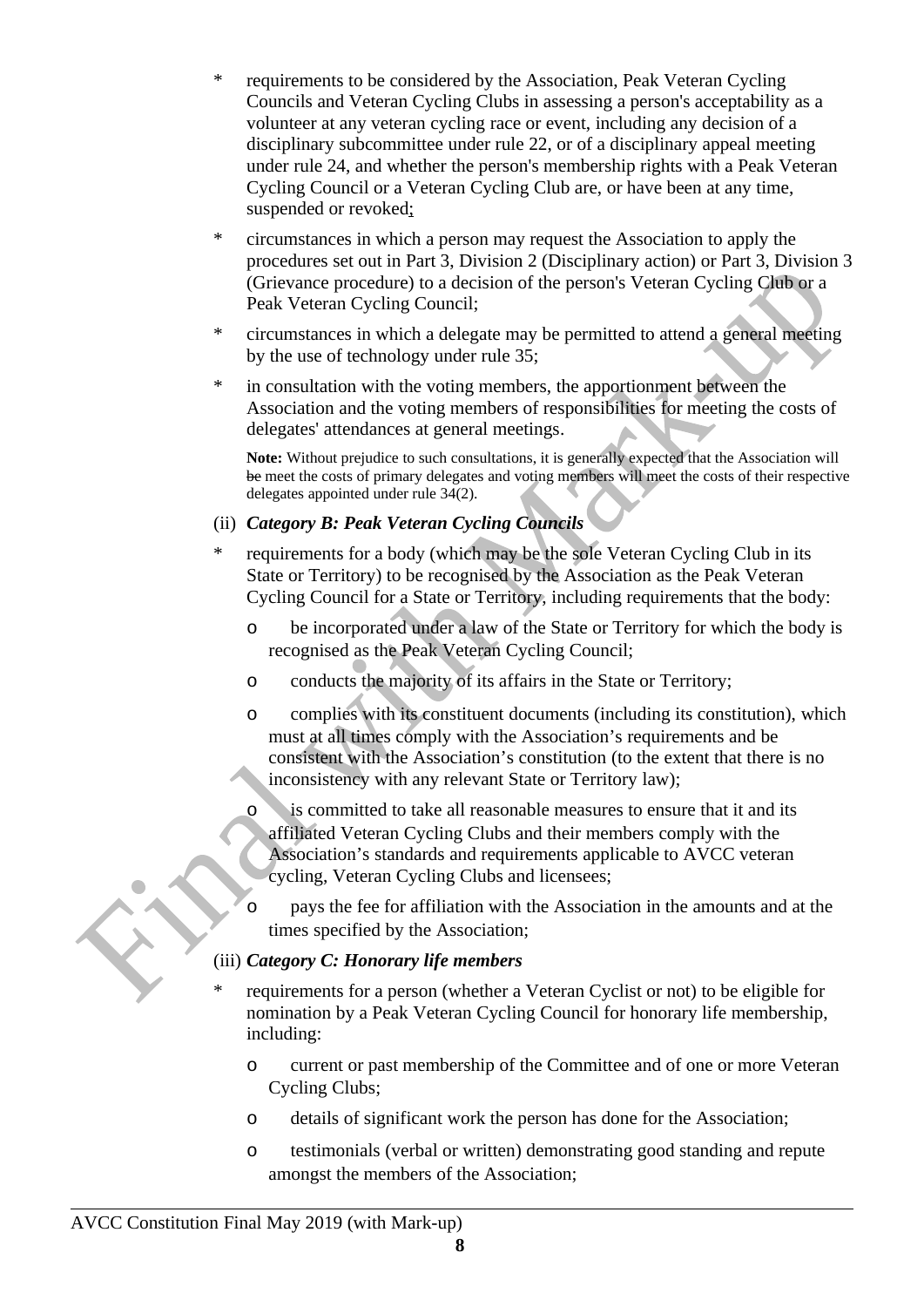\* the annual fee (if any) applicable to honorary life membership, and the person or entity responsible for its payment;

AVCC Constitution Final May 2019 (with Mark-up)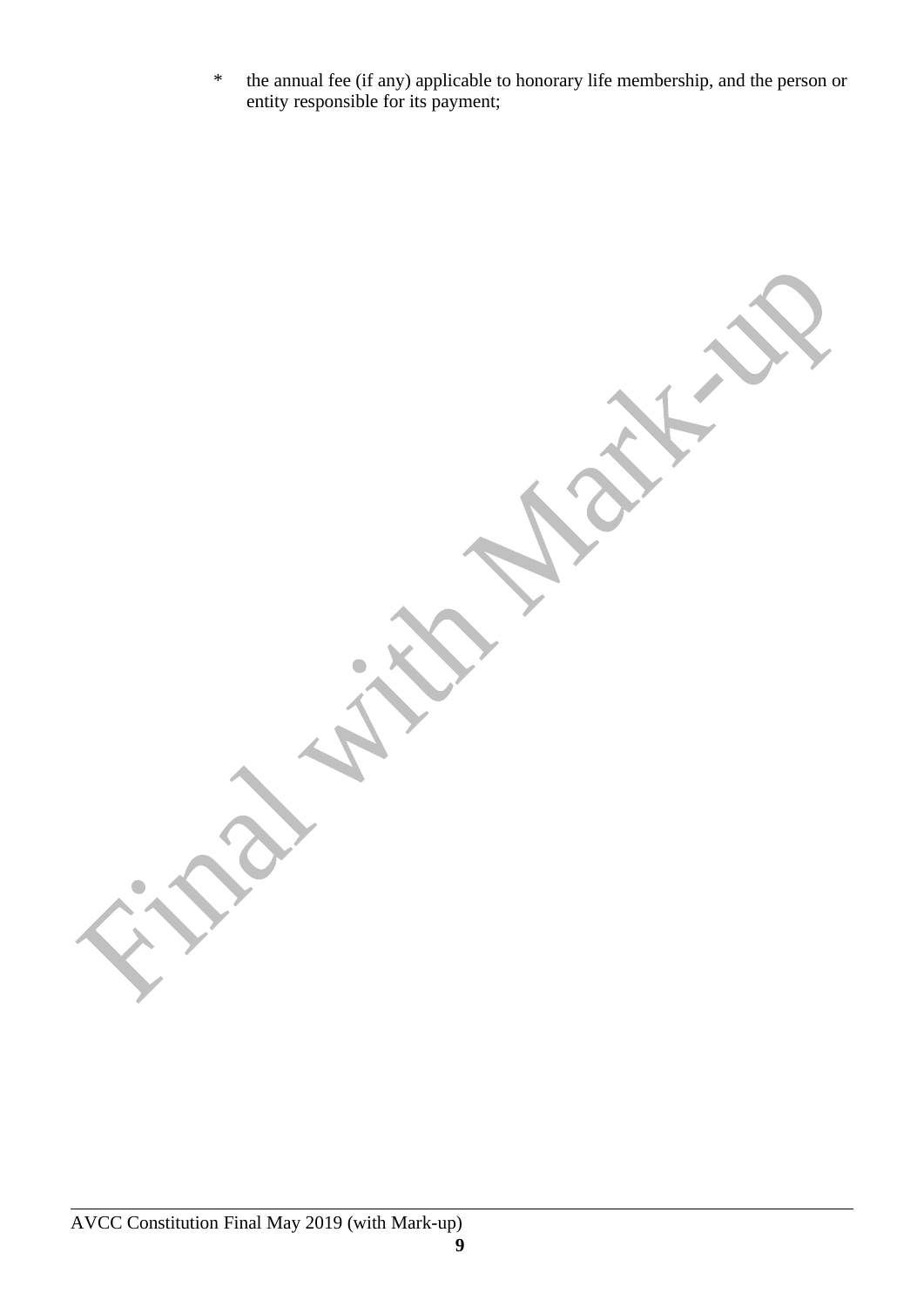## (iv) *Category D: Veteran Cycling Clubs*

- minimum requirements for an incorporated body to be recognised by the Association as a Veteran Cycling Club, including requirements that it:
	- o is established to promote veteran cycling in its local region or district;
	- o is affiliated with a Peak Veteran Cycling Council;

**Note:** This requirement would not apply to a club that is the sole club for veteran cycling in its State or Territory. The requirement also allows for a club near a border with another State or Territory to affiliate with a PVCC for that State or Territory rather than its own State or Territory.

- o is committed to take all reasonable measures to ensure that it and its members comply with the Association's and the Peak Veteran Cycling Council's standards and requirements applicable to AVCC veteran cycling and licensees;
- o is committed to take all reasonable measures to ensure that it will not accept an application for membership (including renewal of membership) from any person whom the club reasonably considers to be unwilling or unable to comply with the Association's and the Peak Veteran Cycling Council's standards and requirements applicable to AVCC veteran cycling and licensees;
- o has measures in place to ensure that only licensees, or Veteran Cyclists on a trial basis, can participate in any AVCC veteran cycling race or event;
- o has measures in place to ensure that the Association is notified promptly of any suspension or termination of a licensee's membership of the club; and
- \* requirements for eligibility to apply to the Association for retrospective financial assistance to meet the costs of establishing a new club, eg. costs of advertising; preparing a constitution for the club and other costs associated with incorporation.
- (3) The Association may only exercise its powers and use its income and assets (including any surplus) for its purposes.

## <span id="page-9-0"></span>**6 Not for profit organisation**

- (1) The Association must not distribute any surplus, income or assets directly or indirectly to its members.
- (2) Sub-rule (1) does not prevent the Association from paying a member—
	- (a) reimbursement for expenses properly incurred by the member; or
	- (b) for goods or services provided by the member—

if this is done in good faith on terms no more favourable than if the member was not a member.

(3) Sub-rule (1) does not prevent the Association from paying a Committee member an honorarium, reasonable in amount viewed in light of services provided by the Committee member to the Association and expenses the Committee member incurs in providing the services.

**Note:** Section 33 of the Act provides that an incorporated association must not secure pecuniary profit for its members. Section 4 of the Act sets out in more detail the circumstances under which an incorporated association is not taken to secure pecuniary profit for its members.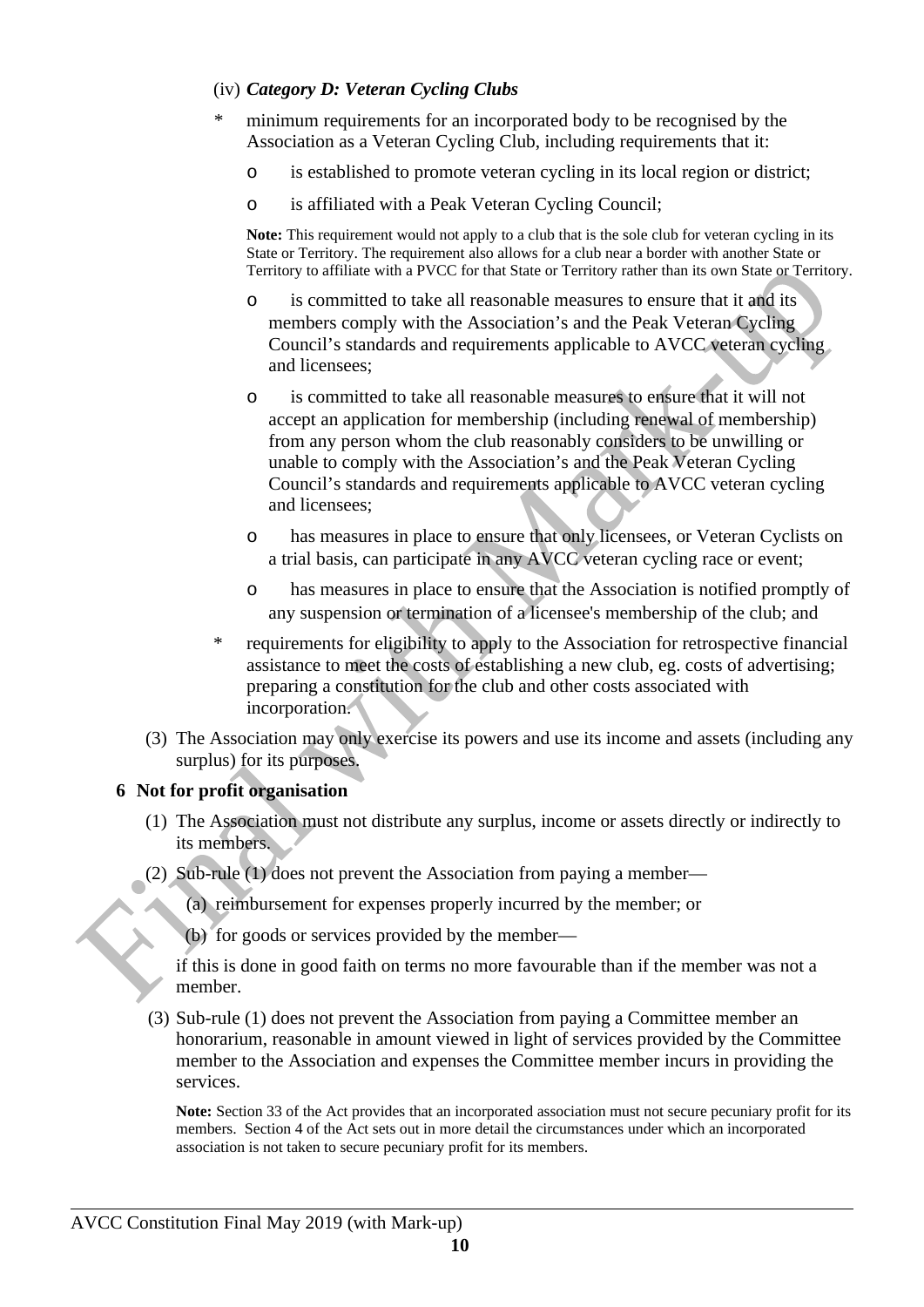#### <span id="page-10-3"></span>**PART 3—MEMBERS, DISCIPLINARY PROCEDURES AND GRIEVANCES**

### <span id="page-10-2"></span>**Division 1—Membership**

#### <span id="page-10-1"></span>**7 Members and number of members**

- (1) Members of the Association are:
	- (a) the Peak Veteran Cycling Councils;
	- (b) the licensees (who may also be honorary life members); and
	- (b) the honorary life members (who may also be licensees).
- (2) The Association must have at least 5 members that are Peak Veteran Cycling Councils.
- (3) At any one time, there must be no more than one Peak Veteran Cycling Council for any State or Territory.
- (4) There is no restriction on the number of licensees or honorary life members.

#### <span id="page-10-0"></span>**8 Membership as a Peak Veteran Cycling Council**

- (1) Subject to these rules, each Peak Veteran Cycling Council is a voting member if more than 10 days have passed since becoming a member and its membership rights are not suspended for any reason.
- (2) Each voting member has the right:
	- (a) to receive notice of general meetings and of proposed special resolutions in the manner and time prescribed by these Rules; and
	- (b) to submit items of business for consideration at a general meeting; and
	- (c) to attend and be heard at general meetings; and
	- (d) to vote at a general meeting; and
	- (e) to have access to the minutes of general meetings and other documents of the Association as provided under rule 75; and
	- (f) to inspect the register of members.
- (3) Each voting member must comply with these Rules and all standards and requirements set by the Association under rule 5(2)(h)(ii) for Peak Veteran Cycling Councils.

#### *Application*

- (4) An application for membership as the Peak Veteran Cycling Council for a State or Territory must:
	- (a) be in writing in the form, and submitted in accordance with the process, specified by the Committee;
	- (b) contain all information required by the Association to demonstrate that the applicant meets the relevant requirements and standards set by the Association under rule 5(2)  $(h)(ii);$
	- (c) be signed and dated by the president and vice-president or secretary of the applicant's committee (in the case of an incorporated association; and
	- (e) be accompanied by the affiliation fee.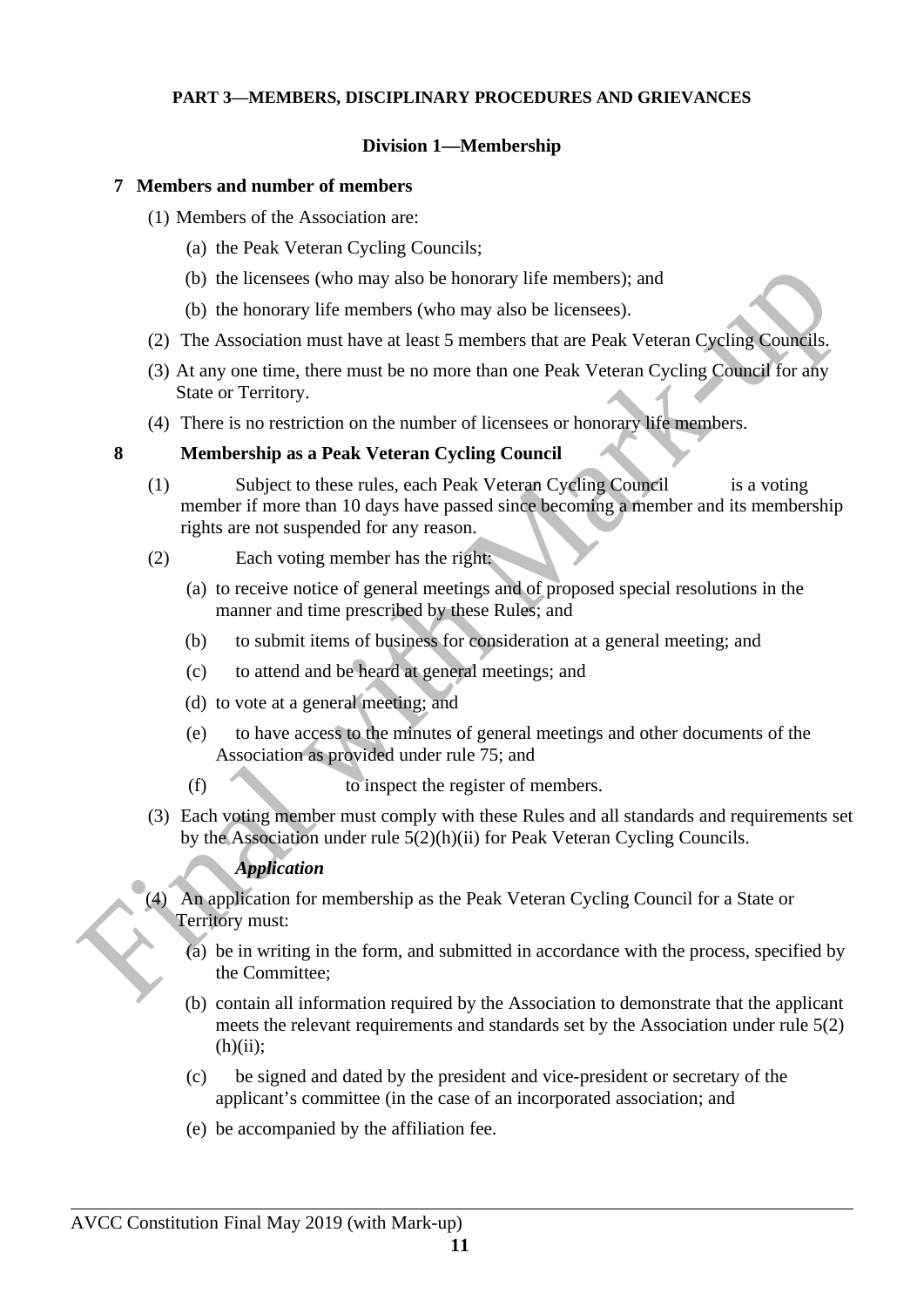### *Consideration of application*

- (5) As soon as practicable after an application is received under sub-rule (4), the Association must decide by special resolution whether to accept or reject the application.
- (6) The Secretary must:
	- (a) record the decision in the minutes of the meeting;
	- (b) notify the applicant in writing of the decision as soon as practicable after it is made; and
	- (c) if the decision is to accept the application, enter the name and address of the new member, and the date of becoming a member, in the register of members
- (7) If the decision is to reject an application, the Association must also return to the applicant any money accompanying the application.
- (8) No reason need be given for the rejection of an application unless requested by the applicant in writing to the Secretary.

#### *General rights and duties*

- (9) If the decision is to accept the application, then, from that date and subject to these Rules, the applicant:
	- (a) is the Peak Veteran Cycling Council for the State or Territory;
	- (b) is a voting member;
	- (c) has the rights specified in sub-rule (2); and
	- (d) has the duty specified in sub-rule (3).

## <span id="page-11-0"></span>**9 Licensee Membership**

- (1) A person applying for a licence for a particular period must:
	- (a) be a Veteran Cyclist;
	- (b) meet the age requirements specified in rule 9(2) for the period;
	- (c) be a member of a Veteran Cycling Club, whose rights as a member of the club, or of the Peak Veteran Cycling Council with which the club is affiliated, or of the Association, are not suspended; and
	- (d) follow the procedures set by the Association under rule 5(2)(h)(i).
- (2) The thirtieth birthday of a person applying for a licence must fall, or have fallen, on or before the last day of the period for which the licence will be valid.

**Note:** Typically, a licence expires on 31st December in a particular year, and a licensee's thirtieth birthday must therefore fall, or have fallen, on or before that date. Rule 9(2) also allows for early renewals, eg. a renewal before 31st December 2018 of a licence to be valid to 31st December 2019.

- (3) A person becomes a licensee and member of the Association immediately on receipt of his or her licence.
- (4) Except as provided in sub-rule (5), a licensee is not entitled to vote at general meetings nor receive notices of general meetings, but may have other rights under these rules or as determined by the Committee or by resolution at a general meeting.

**Note:** The Committee may, for example, decide to give a licensee notice of a particular meeting with an invitation to attend and contribute to the discussion (but not vote) about an item on the agenda to which the licensee's experience or expertise is relevant.

(5) A licensee may vote at a general meeting as a primary delegate.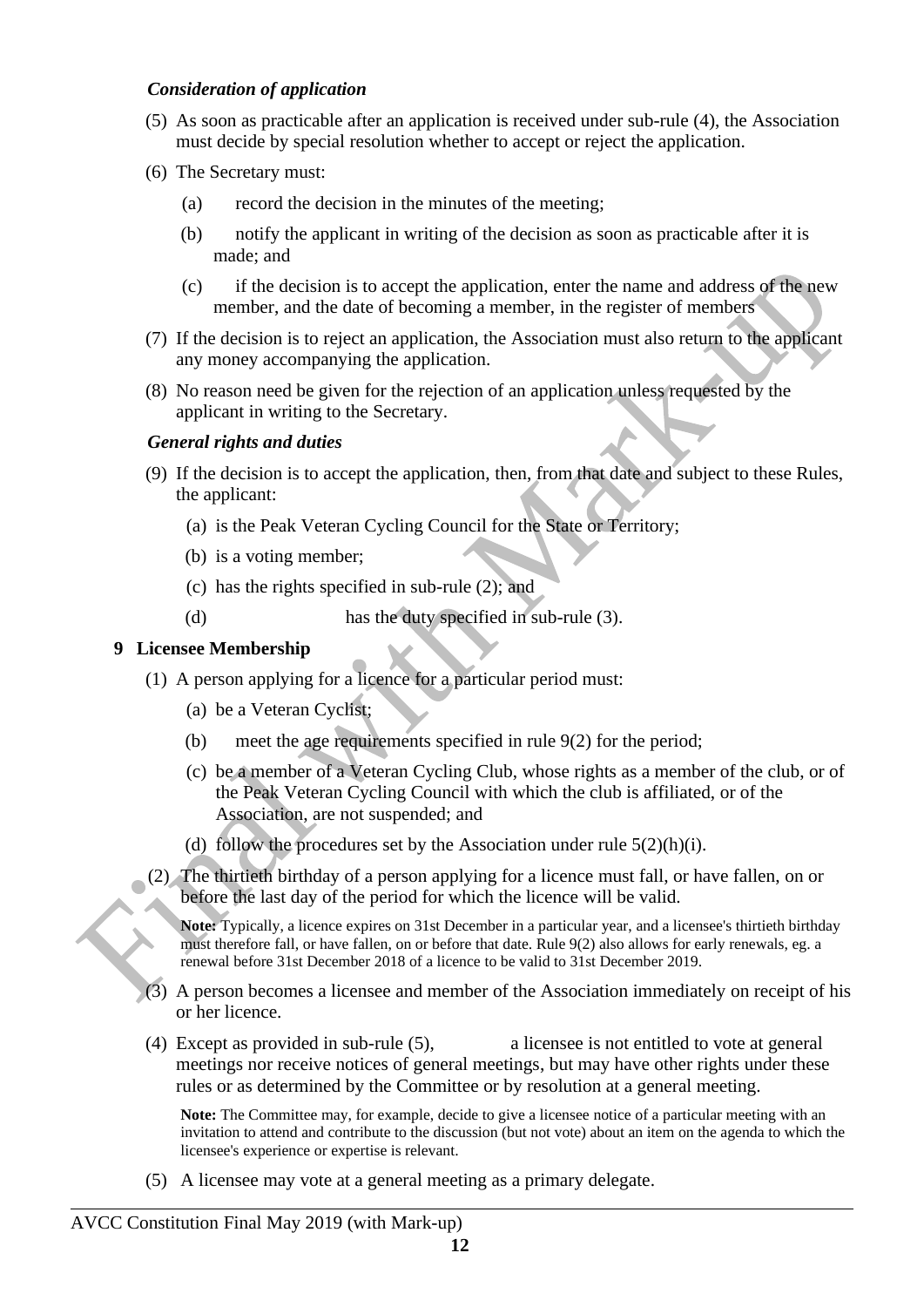(6) A licensee must comply with these rules and all standards and requirements set by the Association under rule 5(2)(h) that are applicable to licensees.

## <span id="page-12-1"></span>**10 Honorary Life Membership**

#### *Nomination*

- (1) A person may be nominated by a Peak Veteran Cycling Council for honorary life membership.
- (2) The nomination must:
	- (a) be in writing to the Secretary, or to the President, if the Secretary is the nominee;
	- (b) contain all information required by the Association to demonstrate that the nominee meets the relevant requirements and standards set by the Association under rule 5(2)  $(h)(iii)$ ;
	- (c) include statements with reasons from each other Peak Veteran Cycling Council as to whether it supports the nomination; and
	- (d) be signed and dated by the president and secretary of the nominator's committee.

#### *Consideration of nomination*

(3) After a nomination is received under sub-rule (2), the next general meeting of the Association must decide by special resolution whether to accept or reject the nomination.

**Note:** It is expected that the general meeting will not be convened only to consider the application for honorary life membership.

- (4) The Secretary must:
	- (a) record the decision in the minutes of the meeting;
	- (b) notify the nominee in writing of the decision as soon as practicable after it is made; and
	- (c) enter the name and address of the new member, and the date of becoming a member, in the register of members.
- (5) No reason need be given for the rejection of a nomination unless requested by the nominee in writing to the Secretary.

#### *General rights and duties*

- (6) A person becomes an honorary life member immediately the nomination is accepted under sub-rule (3).
- $^{\circ}$ (7) Except as provided in sub-rule (8), an honorary life member is not entitled to vote at general meetings nor receive notices of general meetings, but may have other rights under these rules or as determined by the Committee or by resolution at a general meeting.

**Note:** The Committee may, for example, decide to give an honorary life member notice of a particular meeting with an invitation to attend and contribute to the discussion (but not vote) about an item on the agenda to which the member's experience or expertise is relevant.

- (8) An honorary life member may vote at a general meeting as a primary delegate.
- (9) An honorary life member must comply with these rules and all standards and requirements set by the Association under rule 5(2)(h) that are applicable to honorary life members.
- <span id="page-12-0"></span>**11 Not used**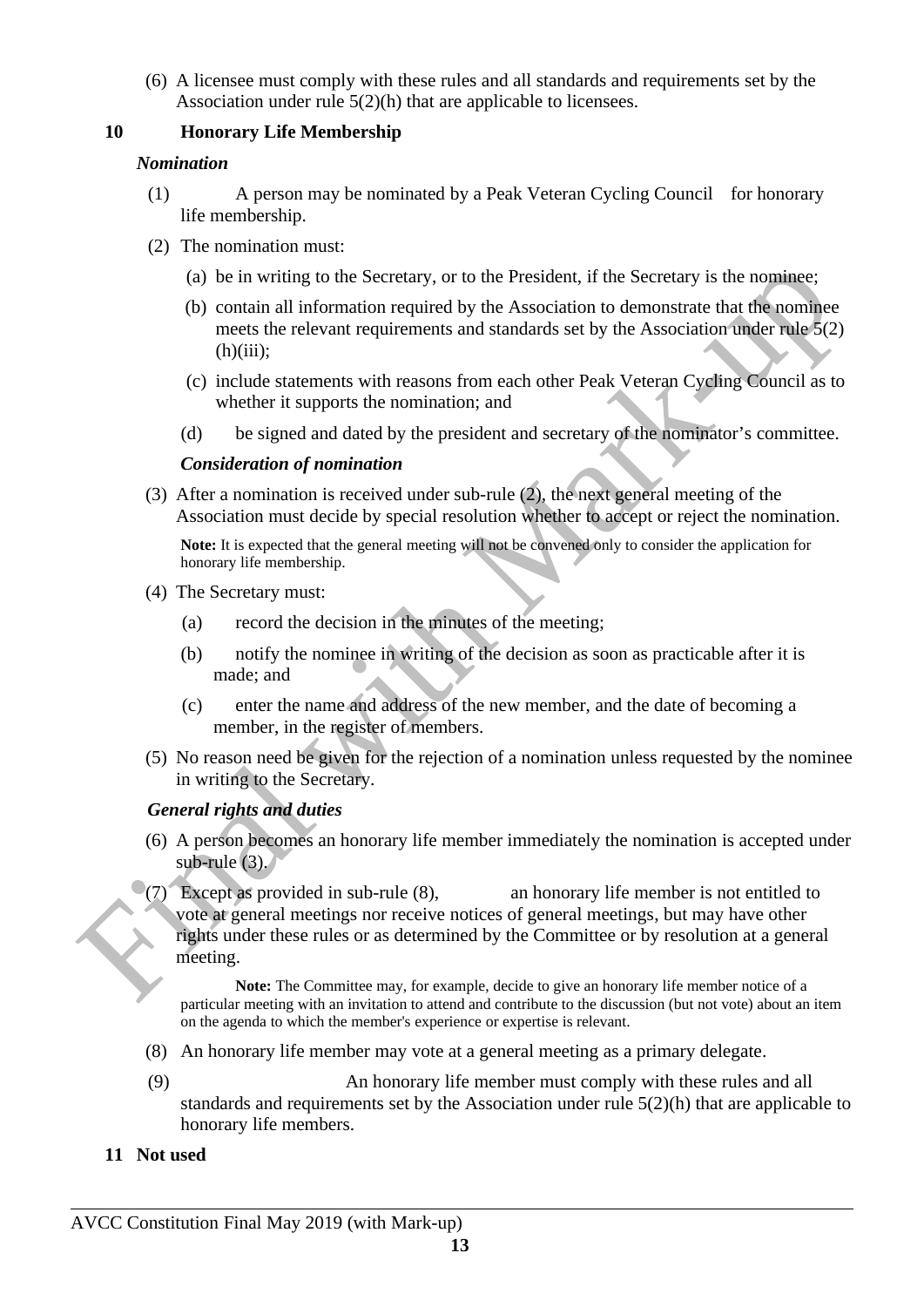## <span id="page-13-4"></span>**12 Annual subscription and fee on joining**

- (1) At each annual general meeting or a special general meeting, the Association must—
	- (a) determine the amount of the annual subscription (including amounts referred to in rule 68(2)) for the following financial year for each category of membership (other than honorary life membership, for which there is no annual subscription payable to the Association); and
	- (b) for that financial year:
		- (i) confirm 31st January as the due date for payment of the annual subscription; or
		- (ii) determine another due date for payment of the annual subscription.
- (2) The Association may determine that any new member who joins after the start of a financial year must, for the year:
	- (a) pay an amount equal to or less than the full annual subscription; and
	- (b) the due date for payment of the amount.
- (3) The rights of a member (including the right to vote, if the member is a voting member, and the member's licence, if the member is a licensee) who has not paid any amount due under sub-rules (1) or (2) are suspended until the amount is paid.

## <span id="page-13-3"></span>**13 Not used**

## <span id="page-13-2"></span>**14 Not used**

## <span id="page-13-1"></span>**15 Rights not transferable**

The rights of a member are not transferable and end when membership ceases.

## <span id="page-13-0"></span>**16 Cessation or suspension of membership**

## *Cessation*

- (1) A voting member's membership ceases immediately on resignation, renouncement, expulsion under rule 22, or winding-up.
- (2) A licensee's membership and licence cease immediately:
	- (a) on resignation, renouncement, expulsion under rule 22, or death; or
	- (b) the licensee ceases to be a member of the licensee's Veteran Cycling Club; or
	- (c) the licensee's licence expires.

(3) An honorary life member's membership ceases immediately on resignation, renouncement, expulsion under rule 22, or death.

## *Suspension*

 $\bullet$ 

- (4) A member's membership rights (including a licensee's licence) may be suspended under rule 12(3) or rule 22.
- (5) A licensee's membership rights with the Association (including the licensee's licence) are suspended if and for so long as the licensee's membership rights with a Veteran Cycling Club or a Peak Veteran Cycling Council are suspended.

## *General*

(6) Nothing in this rule 16 prevents a member whose membership rights are suspended under rule 22, or who is expelled under rule 22, from giving under rule 23 a notice of appeal against the suspension or expulsion.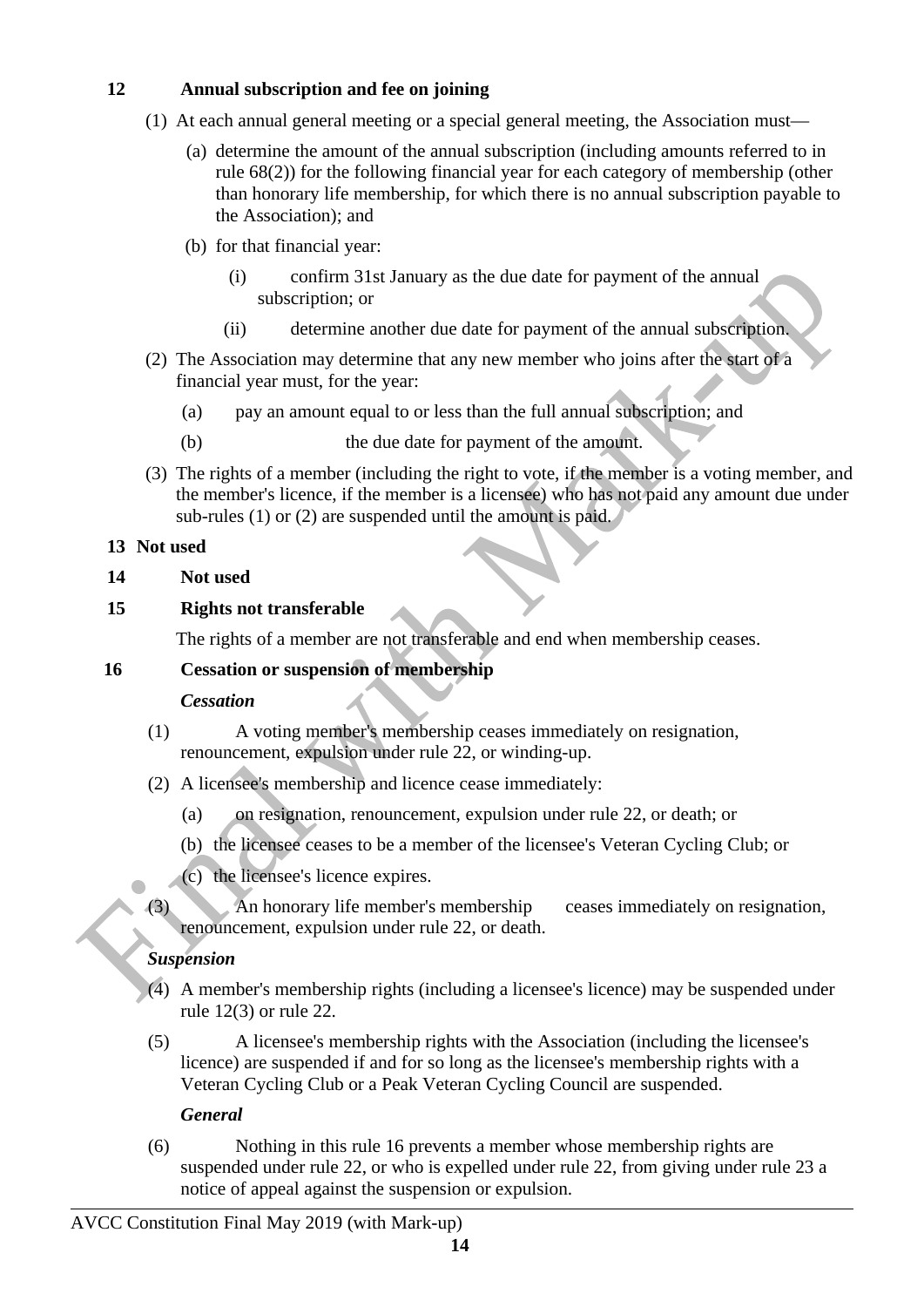(7) If a membership ceases, the Secretary must, as soon as practicable, enter, or arrange entry of, the cessation date in the register of members.

### <span id="page-14-1"></span>**17 Resigning as a member**

- (1) A member may by notice in writing given to the Association resign from, or renounce, membership.
- (2) A licensee must notify the Association immediately he or she is expelled or suspended from membership of the licensee's club.

**Note:** Rule 74(3) sets out how notice may be given to the Association.

(3) A member is taken to have resigned if the member's annual subscription is not renewed on or before the due date for payment applying under rule  $12(1)(b)$  or rule  $12(2)(b)$ .

## <span id="page-14-0"></span>**18 Register of members**

- (1) The Secretary must keep and maintain a register of members (or must ensure that the register is kept and maintained) that includes—
	- (a) for each current member—
		- (i) the member's name;
		- (ii) the address for notice last given by the member;
		- (iii) the date of becoming a member;
		- (iv) if the member is a Peak Veteran Cycling Council, a note to that effect;
		- (v) if the member is an honorary life member, a note to that effect;
		- (vi) any other information determined by the Committee; and
	- (b) for each former member, the date of ceasing to be a member.
- (2) On written request to the Secretary, any member may, at a reasonable time and free of charge, inspect the register of members, and may, by resolution of the Committee, be given copies of some categories of information concerning other members on such conditions as to use as the Committee allows.
- (3) The Secretary may, with the approval of the Committee, engage another entity to keep and maintain the register of members.
- (4) The Secretary must take all reasonably practicable measures to ensure that an entity engaged under sub-rule (3) keeps and maintains the register in accordance with these rules and the Act.

**Note:** Under section 59 of the Act, access to the personal information of a person recorded in the register of members may be restricted in certain circumstances. Section 58 of the Act provides that it is an offence to make certain improper use or disclosure of information about a person obtained from the Register of Members. Subsection 58(3) allows use or disclosure of such information for the direct management or purposes of the Association.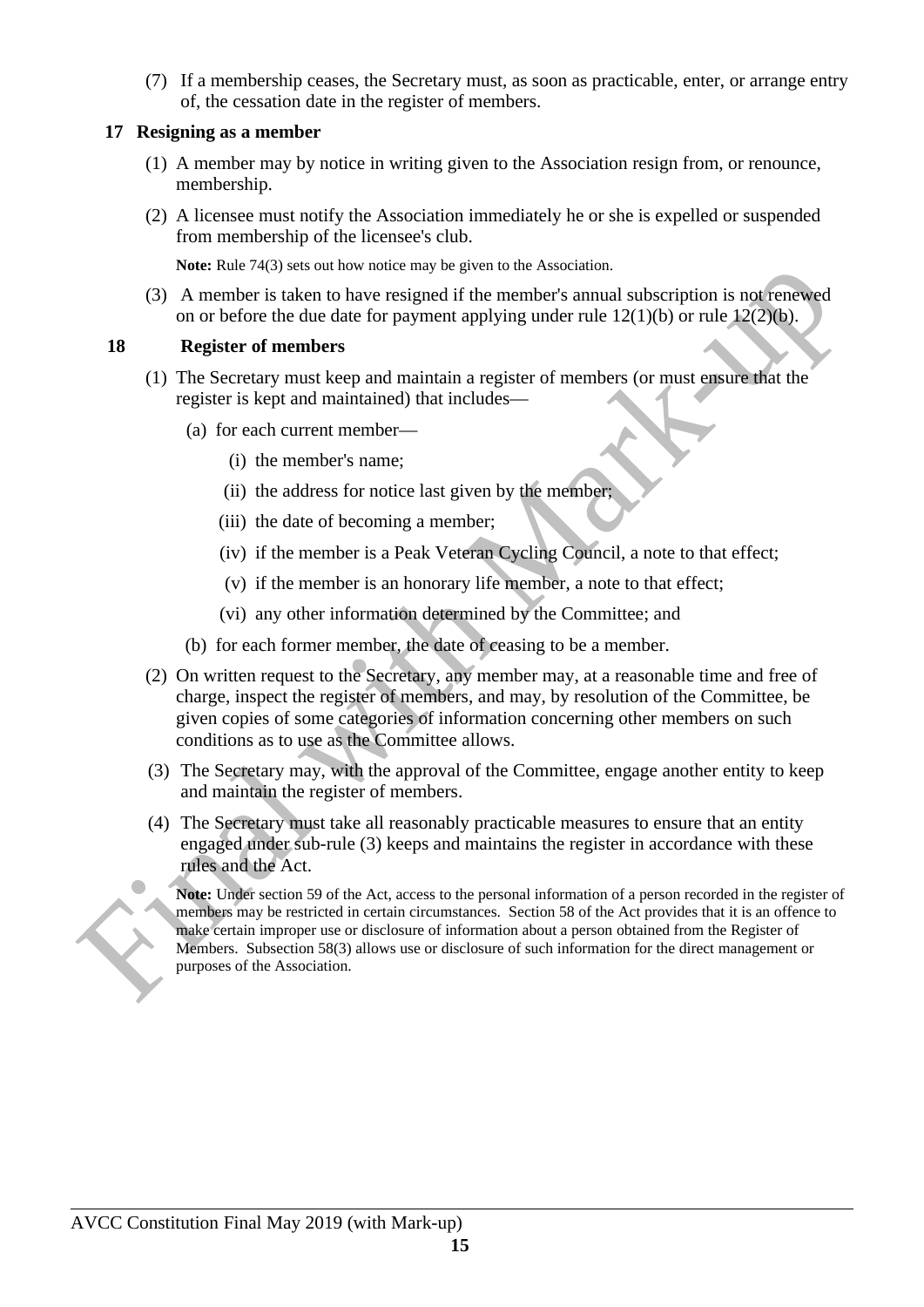## <span id="page-15-3"></span>**Division 2—Disciplinary action**

### <span id="page-15-2"></span>**19 Grounds for taking disciplinary action**

The Association may take disciplinary action against a member in accordance with this Division if it is determined that the member—

- (a) has failed to comply with these Rules; or
- (b) is unwilling or unable to support the purposes of the Association; or
- (c) has engaged in conduct prejudicial to the Association; or
- (d) is unwilling or unable to fulfil any standard or requirement applying to the member that has been set by the Association under rule 5(2)(h).

#### <span id="page-15-1"></span>**20 Disciplinary subcommittee**

- (1) If the Committee is satisfied that there are sufficient grounds for taking disciplinary action against a member, the Committee must appoint a disciplinary subcommittee to hear the matter and determine what action, if any, to take against the member.
- (2) The members of the disciplinary subcommittee—
	- (a) may be Committee members, persons nominated by voting members, or anyone else having experience and expertise relevant to the grounds for taking the disciplinary action; and
	- (b) must apply the laws of procedural fairness and rules of natural justice, including freedom from actual or perceived bias against, or in favour of, the member concerned.

## <span id="page-15-0"></span>**21 Notice to member**

- (1) Before disciplinary action is taken against a member, the Secretary must give written notice to the member—
	- (a) stating that the Association proposes to take disciplinary action against the member; and
	- (b) stating the grounds for the proposed disciplinary action; and
	- (c) specifying the date, place and time of the meeting at which the disciplinary subcommittee intends to consider the disciplinary action (the *disciplinary meeting*); and
	- (d) advising that the member may do one of the following—
		- (i) address the disciplinary subcommittee by attending the meeting in person or by the use of technology that allows the member and the disciplinary subcommittee members to clearly and simultaneously communicate with each other;
		- (ii) appoint a person to represent the member and address the disciplinary subcommittee in accordance with sub-paragraph (d)(i);
		- (ii) give a written statement to the disciplinary subcommittee at any time before the disciplinary meeting; and
	- (e) setting out the member's appeal rights under rule 23.
- (2) The notice must be given no earlier than 28 days, and no later than 14 days, before the disciplinary meeting is held.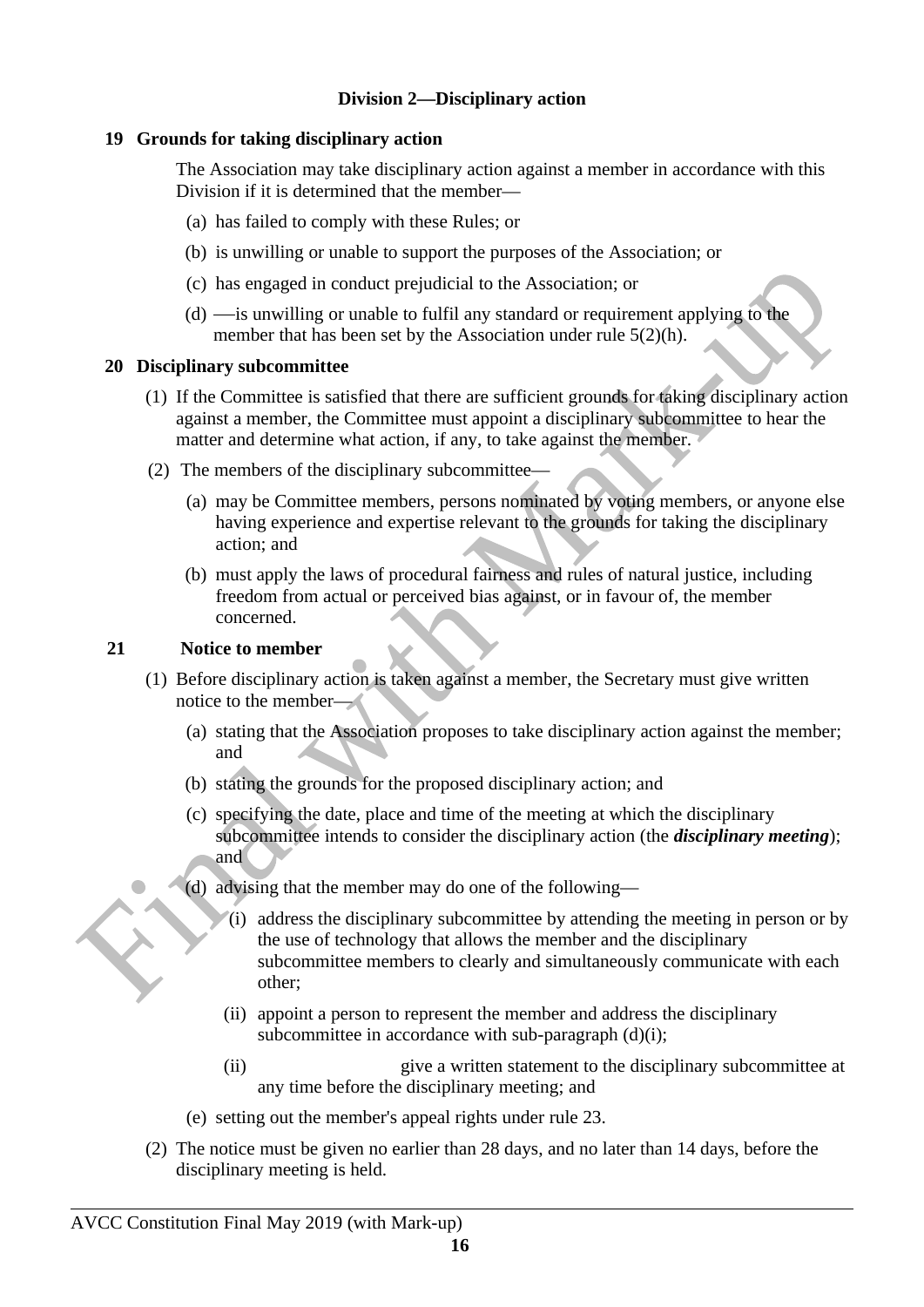## <span id="page-16-1"></span>**22 Decision of subcommittee**

- (1) At the disciplinary meeting, the disciplinary subcommittee must—
	- (a) give the member an opportunity to be heard; and
	- (b) consider any written statement submitted by the member.
- (2) After complying with sub-rule (1), the disciplinary subcommittee may—
	- (a) take no further action against the member; or
	- (b) subject to sub-rule (3)—
		- (i) reprimand the member; or
		- (ii) suspend the membership rights of the member (including the right to vote, if the member is a voting member, and the member's licence, if the member is a licensee) for a specified period; or
		- (iii) expel the member from the Association.
- (3) The disciplinary subcommittee may not fine the member.
- (4) The suspension of membership rights or the expulsion of a member by the disciplinary subcommittee under this rule takes effect immediately after the vote is passed.
- (5) If the member is a licensee, as soon as practicable after the vote is passed the Secretary must in writing give notice of the suspension or expulsion to the licensee's club.

## <span id="page-16-0"></span>**23 Appeal rights**

- (1) A member whose membership rights have been suspended, or who has been expelled from the Association, under rule 22 may give notice of appeal against the suspension or expulsion.
- (2) The notice must specify the grounds for appeal, and be given in accordance with rule 74—
	- (a) to the disciplinary subcommittee immediately after the vote to suspend or expel the member is taken; or
	- (b) to the Secretary not later than 48 hours after the vote.
- (3) If a member has given notice under sub-rule (2), a disciplinary appeal meeting must be convened by the Committee as soon as practicable, but in any event not later than 21 days, after the notice is received.
- (4) Notice of the disciplinary appeal meeting must be given to each voting member as soon as practicable and must—
	- (a) specify the date, time and place of the meeting;
	- (b) include a copy of the notice given under sub-rule (2); and
	- (c) state:
		- (i) the name of the member against whom the disciplinary action has been taken; and
		- (ii) the grounds for taking that action; and
		- (iii) that, at the disciplinary appeal meeting, the disciplinary subcommittee members who participate in the meeting must do so in person and vote at the meeting on whether the decision to suspend or expel the member should be upheld, downgraded or revoked.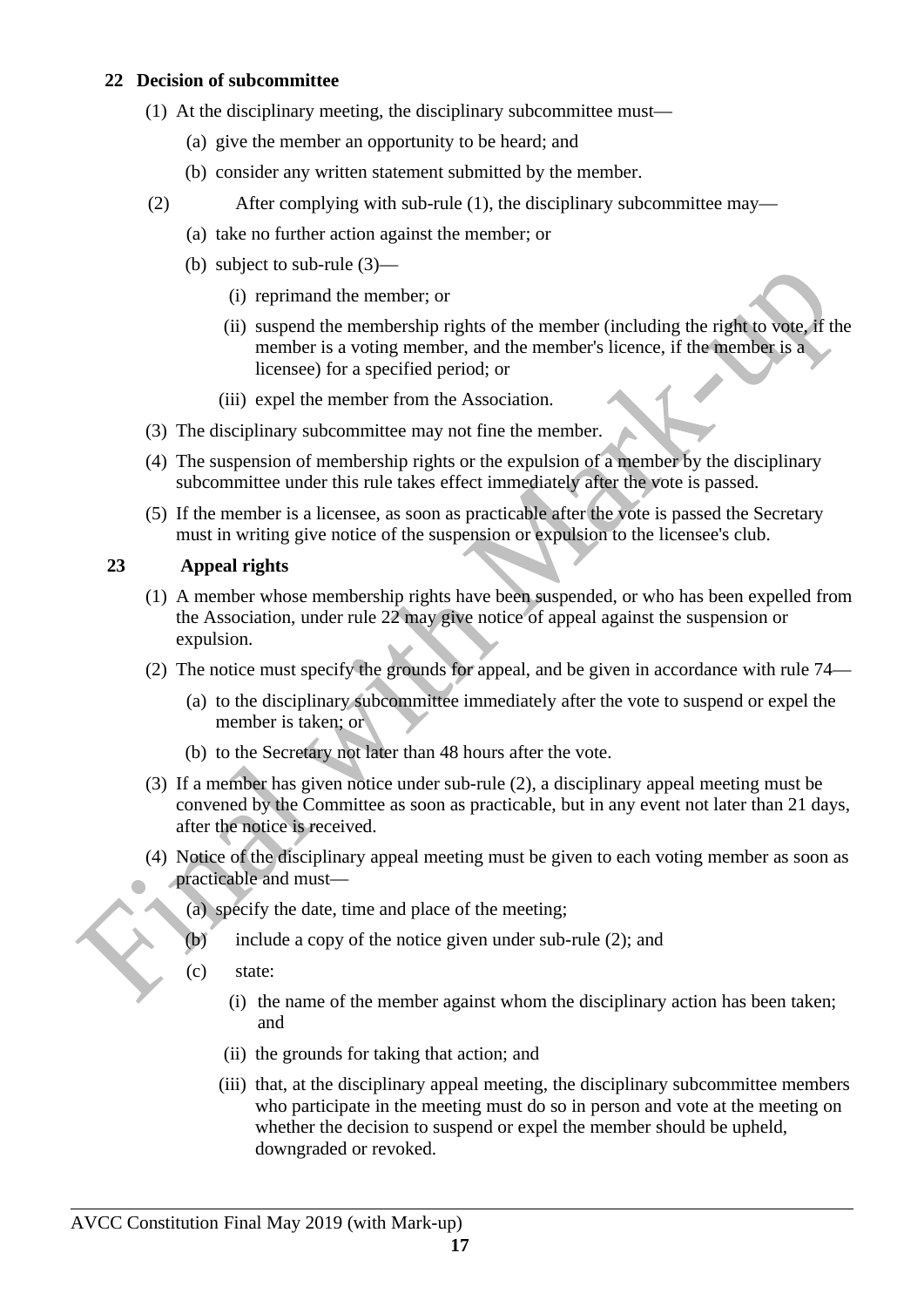## <span id="page-17-4"></span>**24 Conduct of disciplinary appeal meeting**

- (1) At a disciplinary appeal meeting—
	- (a) no business other than the question of the appeal may be conducted; and
	- (b) the Committee must state the grounds for suspending or expelling the member and the reasons for taking that action; and
	- (c) the member whose membership has been suspended or who has been expelled ("**appellant**") must attend in person and be given an opportunity to be heard in person or by appointing a representative for this purpose.
- (2) After complying with sub-rule (1), the disciplinary subcommittee members participating in the meeting must vote by secret ballot on the question of whether the decision to suspend or expel the member should be upheld, downgraded or revoked.
- (3) The decision is upheld if not less than three quarters of the disciplinary subcommittee members voting at the meeting vote in favour of the decision.

## <span id="page-17-3"></span>**Division 3—Grievance procedure**

## <span id="page-17-2"></span>**25 Application**

- (1) The grievance procedure set out in this Division applies to disputes under these Rules between a member (in this rule 25, the *initiating member*) and—
	- (a) another member;
	- (b) the Committee; or
	- (c) the Association.
- (2) A member must not initiate a grievance procedure in relation to a matter that is the subject of a disciplinary procedure until the disciplinary procedure has been completed.
- (3) A grievance procedure must be initiated by the initiating member giving notice to the other member, the Committee, or the Association (as the case may be) in accordance with rule 74.

## <span id="page-17-1"></span>**26 Parties must attempt to resolve the dispute**

The parties to a dispute must attempt to resolve the dispute between themselves within 14 days after the date on which the notice given under rule 25(3) is received.

## <span id="page-17-0"></span>**27 Appointment of mediator**

- (1) If the parties to a dispute are unable to resolve the dispute between themselves within the time required by rule 26, the parties must within 10 days—
	- (a) notify the Committee of the dispute; and
	- (b) agree to or request the appointment of a mediator; and
	- (c) attempt in good faith to settle the dispute by mediation.
- (2) The mediator must be—
	- (a) a person chosen by agreement between the parties; or
	- (b) in the absence of agreement—
		- (i) if the dispute is between a member and another member—a person appointed by the Committee; or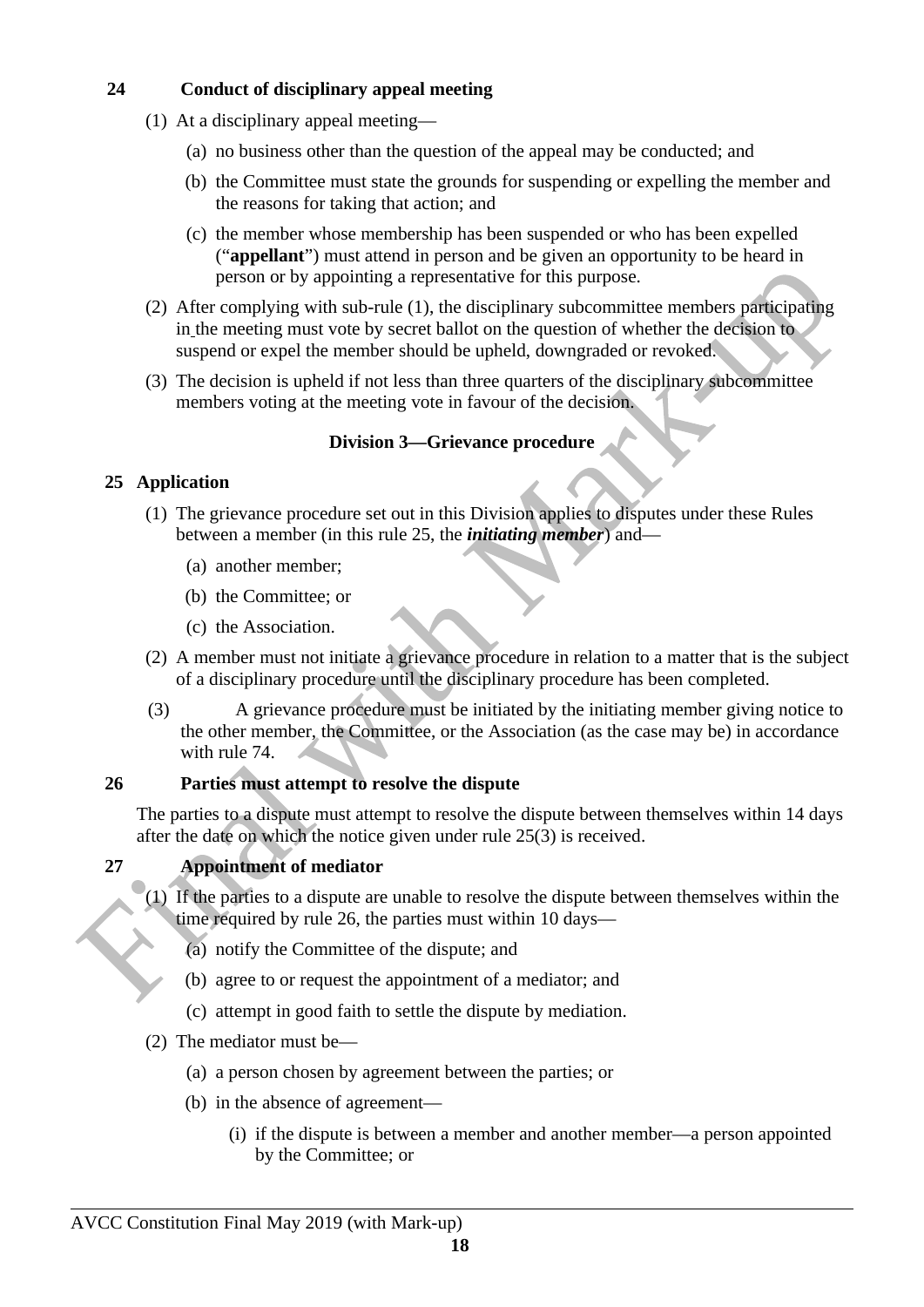- (ii) if the dispute is between a member and the Committee or the Association a person appointed or employed by the Dispute Settlement Centre of Victoria or its successor.
- (3) A mediator appointed by the Committee may be a member or former member of the Association but in any case must not be a person who—
	- (a) has a personal interest in the dispute; or
	- (b) is biased in favour of or against any party.

## <span id="page-18-3"></span>**28 Mediation process**

- (1) The mediator to the dispute, in conducting the mediation, must—
	- (a) give each party every opportunity to be heard; and
	- (b) communicate to the parties the process the mediator intends to adopt to become familiar with the background to the matter; and
	- (c) allow due consideration by all parties of any written statement submitted by any party; and
	- (d) ensure that natural justice is accorded to the parties throughout the mediation process.
- (2) The mediator must not determine the dispute.

## <span id="page-18-2"></span>**29 Failure to resolve dispute by mediation**

If the mediation process does not resolve the dispute, the parties may seek to resolve the dispute in accordance with the Act or otherwise at law.

## <span id="page-18-1"></span>**PART 4—GENERAL MEETINGS OF THE ASSOCIATION**

## <span id="page-18-0"></span>**30 Annual general meetings**

- (1) The Committee must convene an annual general meeting of the Association to be held within 5 months after the end of each financial year.
- (2) Despite sub-rule (1), the Association may hold its first annual general meeting at any time within 18 months after its incorporation.
- (3) The Committee may determine the date, time and place of the annual general meeting.
- (4) The ordinary business of the annual general meeting is as follows—
	- (a) to confirm the minutes of the previous annual general meeting and of any special general meeting held since then;
	- (b) to receive and consider—
		- (i) the annual report of the Committee on the activities of the Association during the preceding financial year; and
		- (ii) the financial statements of the Association for the preceding financial year submitted by the Committee in accordance with Part 7 of the Act;
	- (c) to elect the members of the Committee;
	- (d) to confirm or vary the amounts (if any) of the annual subscription and joining fee; and
	- (e) to consider whether, to whom, and in what amount, honorariums are to be paid.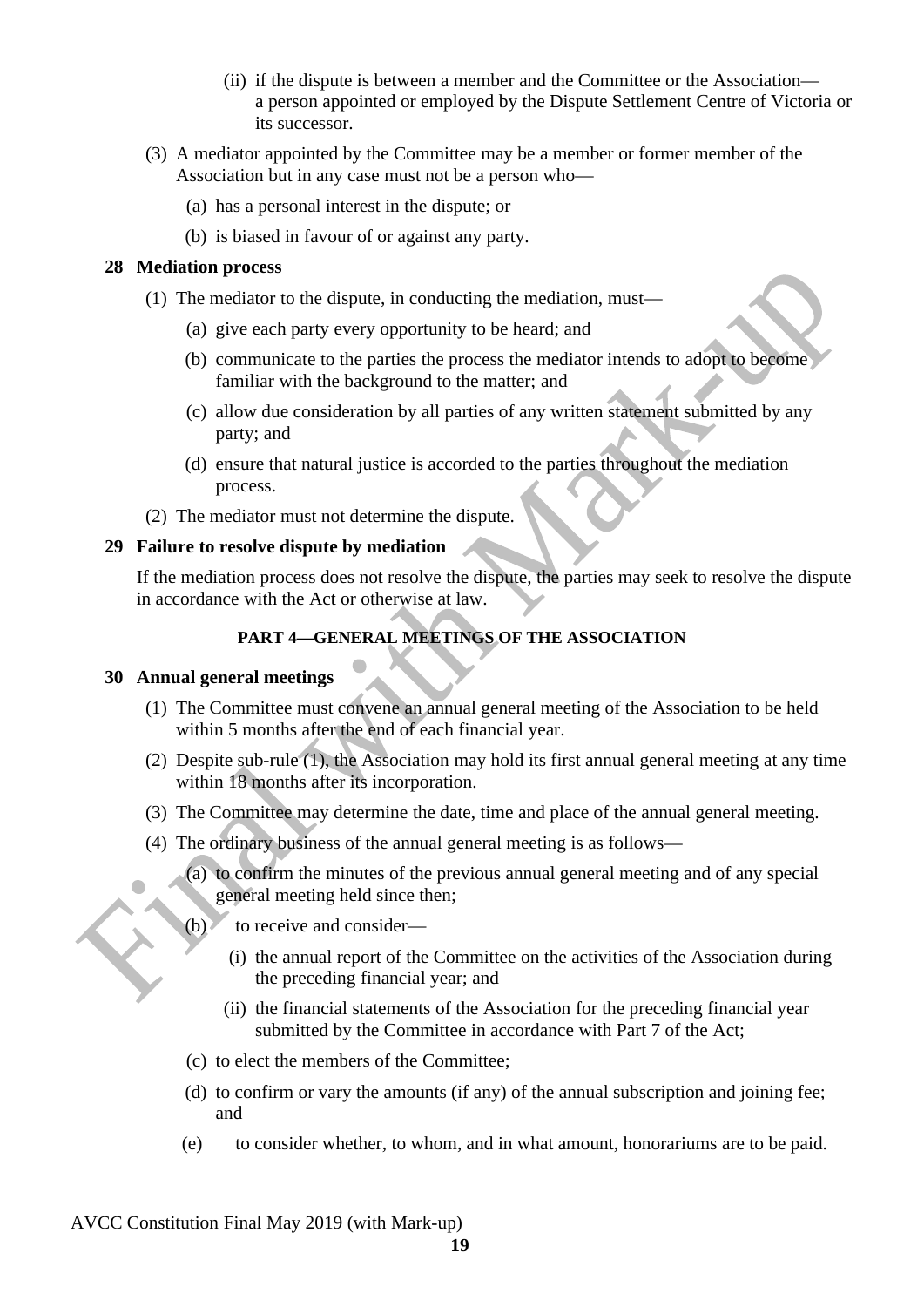(5) The annual general meeting may also conduct any other business of which notice has been given in accordance with these Rules.

## <span id="page-19-2"></span>**31 Special general meetings**

- (1) Any general meeting of the Association, other than an annual general meeting or a disciplinary appeal meeting, is a special general meeting.
- (2) The Committee may convene a special general meeting whenever it thinks fit.
- (3) No business other than that set out in the notice under rule 33 may be conducted at the meeting.

**Note:** General business may be considered at the meeting if it is included as an item for consideration in the notice under rule 33 and the majority of members at the meeting agree.

### <span id="page-19-1"></span>**32 Special general meeting held at request of members**

- (1) The Committee must convene a special general meeting if a request to do so is made in accordance with sub-rule (2) by at least 25% of the total number of voting members.
- (2) A request for a special general meeting must—
	- (a) be in writing; and
	- (b) state the business to be considered at the meeting and any resolutions to be proposed; and
	- (c) include the names and signatures of the members requesting the meeting; and
	- (d) be given to the Secretary.
- (3) If the Committee does not convene a special general meeting within one month after the date on which the request is made, the members making the request (or any of them) may convene the special general meeting.
- (4) A special general meeting convened by members under sub-rule (3)—
	- (a) must be held within 3 months after the date on which the original request was made; and
	- (b) may only consider the business stated in that request.
- (5) The Association must reimburse all reasonable expenses incurred by the members convening a special general meeting under sub-rule (3).

#### <span id="page-19-0"></span>**33 Notice of general meetings**

- (1) The Secretary (or, in the case of a special general meeting convened under rule 32(3), the members convening the meeting) must give to each voting member—
	- (a) at least 21 days' notice of a general meeting if a special resolution is to be proposed at the meeting; or
	- (b) at least 14 days' notice of a general meeting in any other case.
- (2) The notice must—
	- (a) specify the date, time and place of the meeting; and
	- (b) indicate the general nature of each item of business to be considered at the meeting; and
	- (c) identify the persons nominated by the voting members for the positions of President, Vice President, Secretary and Treasurer; and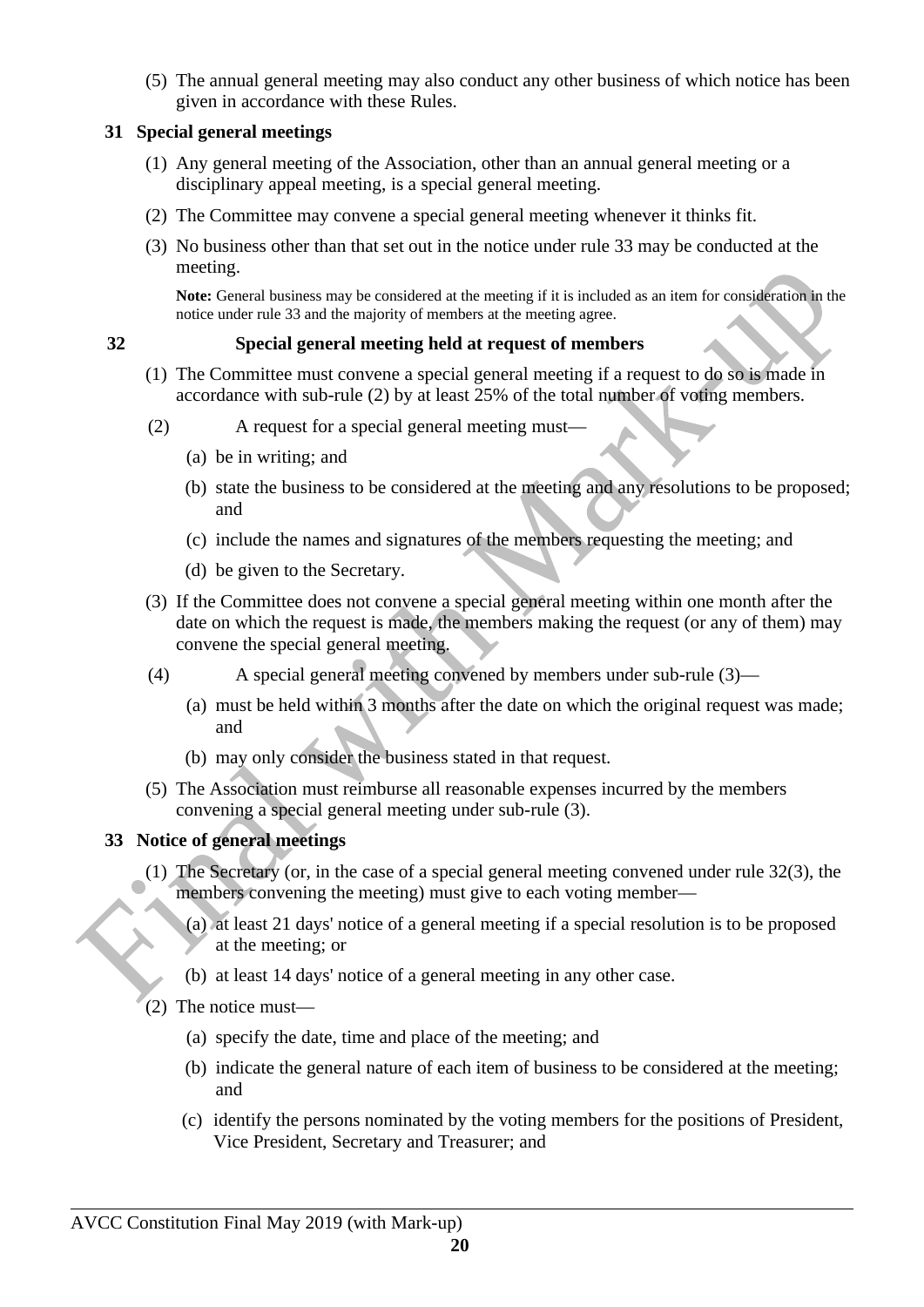(d) if a special resolution is to be proposed—

- (i) state in full the proposed resolution; and
- (ii) state the intention to propose the resolution as a special resolution; and
- (e) comply with rule 34(6).
- (3) This rule does not apply to a disciplinary appeal meeting.

**Note:** Rule 23(4) sets out the requirements for notice of a disciplinary appeal meeting.

## <span id="page-20-0"></span>**34 Delegates and Proxies**

- (1) Each voting member (in this rule 34, referred to as an *appointing member*) must appoint one eligible person, who is not an executive member, as its delegate to attend (in person or as allowed under rule 35) a general meeting other than a disciplinary appeal meeting, and speak on its behalf and vote as its proxy at the meeting.
- (2) An appointing member may also appoint a second eligible person, who is not an executive member, as its delegate to attend (in person or as allowed under rule 35) and speak on its behalf at the general meeting referred to in sub-rule (1).
- (3) If at an annual general meeting a delegate is elected to an executive membership position, the person may continue to be that delegate for the remainder of the meeting.
- (4) The appointment of a delegate must be in writing and signed by the president or secretary of the appointing member.
- (5) The appointing member may give specific directions as to how a primary delegate is to vote on the member's behalf; otherwise the primary delegate may vote on behalf of the member in any matter as he or she sees fit.
- (6) If the Committee has not specified a form for the appointment of a delegate, the appointing member may use any other form that clearly identifies the person appointed as the member's delegate and has been signed by the member.
- (7) Notice of a general meeting given to a voting member under rule 33 must—
	- (a) state that the member:
		- (i) must appoint a primary delegate; and
		- (ii) may appoint a second delegate under sub-rule (2); and
	- (c) state that the member may appoint another member's delegate as either of its delegates; and
	- (d) include a copy of any form that the Committee has approved for the appointment of a delegate.
- (8) A form appointing a delegate must be given to the Chairperson of the meeting before or at the commencement of the meeting.
- (9) A form appointing a delegate sent by post or electronically is of no effect unless received by the Association no later than 24 hours before the commencement of the meeting.
- (10) A delegate may be appointed for a period specified on the form appointing the delegate for a particular meeting.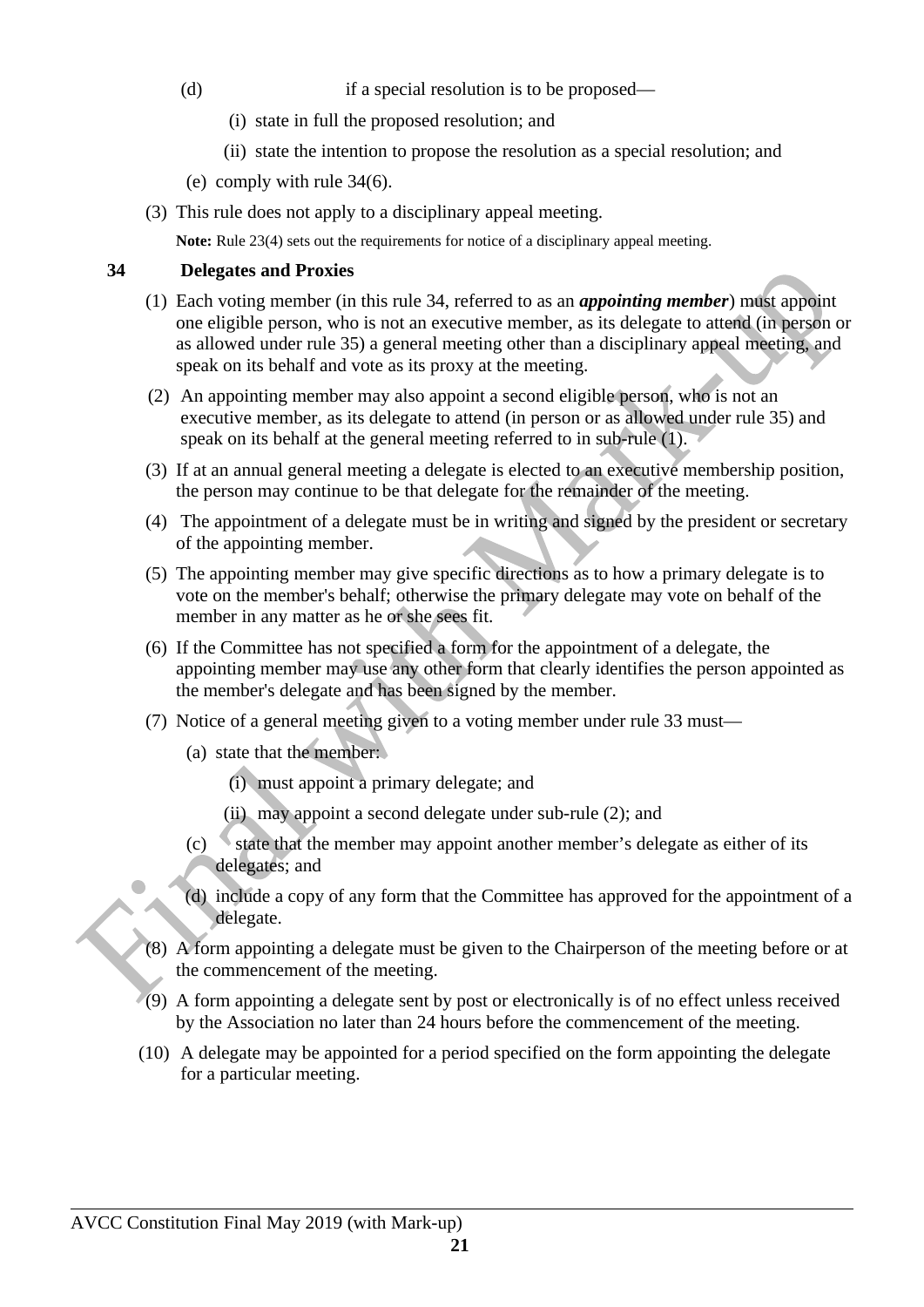#### <span id="page-21-2"></span>**35 Use of technology**

- (1) A delegate appointed who is not physically present at a general meeting may, in circumstances set under rule  $5(2)(h)(i)$ , be permitted to participate in the meeting by the use of technology that allows that delegate and the delegates present at the meeting to clearly and simultaneously communicate with each other.
- (2) For the purposes of this Part, a delegate participating in a general meeting as permitted under sub-rule (1) is taken to be present at the meeting and, if the delegate votes at the meeting, is taken to have voted in person.
- (3) A delegate's participation in the meeting under sub-rule (1) may be for the whole meeting or for specific agenda items, as agreed beforehand with the Secretary.

#### <span id="page-21-1"></span>**36 Quorum at general meetings**

- (1) No business may be conducted at a general meeting unless a quorum of primary delegates is present.
- (2) The quorum for a general meeting is the presence (physically or as allowed under rule 35) of the primary delegates of at least 70% of the voting members.
- (3) If a quorum is not present within 30 minutes after the notified commencement time of a general meeting—
	- (a) in the case of a meeting convened by, or at the request of, voting members under rule 32—the meeting must be dissolved;

#### **Note**

If a meeting convened under rule 32 is dissolved under this sub-rule, the business that was to have been considered at the meeting is taken to have been dealt with. If the voting members wish to have the business reconsidered at another special meeting, they must make a new request under rule 32.

- (b) in any other case—
	- (i) the meeting must be adjourned to a date not more than 21 days after the adjournment; and
	- (ii) notice of the date, time and place to which the meeting is adjourned must be straight at the meeting and confirmed by written notice given to all voting members as soon as practicable after the meeting.
- (4) If a quorum is not present within 30 minutes after the time to which a general meeting has been adjourned under sub-rule (3)(b), the primary delegates who are present at the meeting (if not fewer than 4) may proceed with the business of the meeting as if a quorum were present.

## <span id="page-21-0"></span>**37 Adjournment of general meeting**

- (1) The Chairperson of a general meeting at which a quorum is present may, with the consent of a majority of primary delegates who are present at the meeting, adjourn the meeting to another time at the same place or at another place.
- (2) Without limiting sub-rule (1), a meeting may be adjourned—
	- (a) if there is insufficient time to deal with the business at hand; or
	- (b) to give the voting members more time to consider an item of business.

#### **Example**

The voting members may wish to have more time to examine the financial statements submitted by the Committee at an annual general meeting.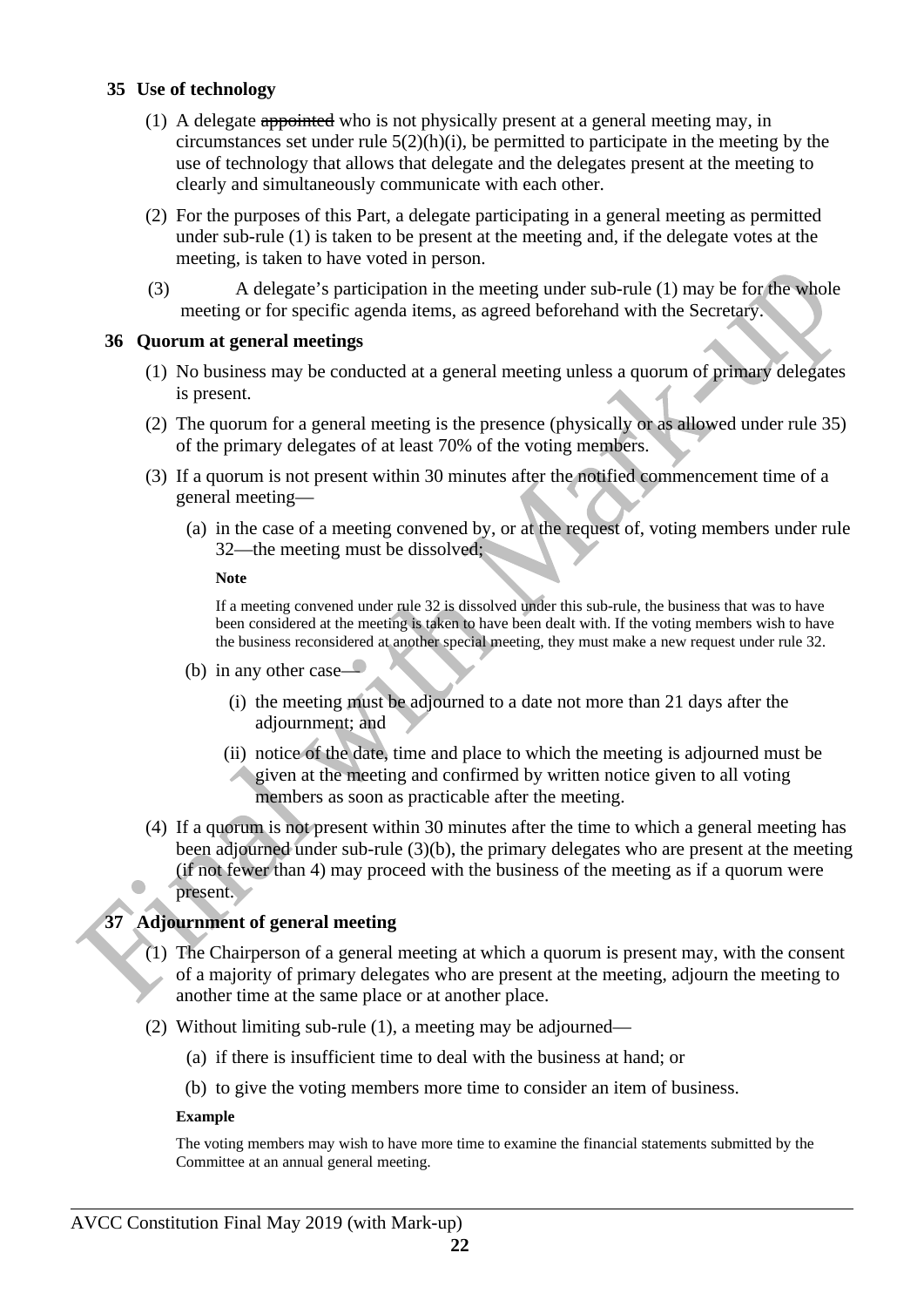- (3) No business may be conducted on the resumption of an adjourned meeting other than the business that remained unfinished when the meeting was adjourned.
- (4) Notice of the adjournment of a meeting under this rule is not required unless the meeting is adjourned for 14 days or more, in which case notice of the meeting must be given in accordance with rule 33.

#### <span id="page-22-2"></span>**38 Voting at general meeting**

- (1) On any question arising at a general meeting—
	- (a) subject to sub-rule (3), each voting member has one vote (to be exercised by the member's primary delegate); and
	- (b) except in the case of a special resolution, the question must be decided on a majority of votes.
- (2) If votes are divided equally on a question, the Chairperson of the meeting has a second and casting vote.
- (3) If the question is whether or not to confirm the minutes of a previous meeting, only the primary delegates of the voting members whose primary delegates were present at that meeting may vote.
- (4) This rule does not apply to a vote at a disciplinary appeal meeting conducted under rule 24.

#### <span id="page-22-1"></span>**39 Special resolutions**

A special resolution is passed if not less than three quarters of the primary delegates at a general meeting (physically or as allowed under rule 35, and whether or not the meeting is an annual general meeting) vote in favour of the resolution.

**Note:** In addition to certain other matters specified in the Act, a special resolution is also required to remove a committee member from office (Rule 55(3)(a)), or to alter these Rules, including changing the Association's name (Act, sub-section 24(1)) or any of its purposes (Act, sub-sections 47(2) and 50(1)).

#### <span id="page-22-0"></span>**40 Determining whether resolution carried**

- (1) Subject to subsection (2), the Chairperson of a general meeting may, on the basis of a show of hands by the primary delegates, declare that a resolution has been—
	- (a) carried; or
	- (b) carried unanimously; or
	- (c) carried by a particular majority; or
	- (d) lost—

and an entry to that effect in the minutes of the meeting is conclusive proof of that fact.

- (2) If a poll (where votes are cast in writing) is demanded by three or more primary delegates on any question—
	- (a) the poll must be taken at the meeting in the manner determined by the Chairperson of the meeting; and
	- (b) the Chairperson must declare the result of the resolution on the basis of the poll.
- (3) A poll demanded on the election of the Chairperson or on a question of an adjournment must be taken immediately.
- (4) A poll demanded on any other question must be taken before the close of the meeting at a time determined by the Chairperson.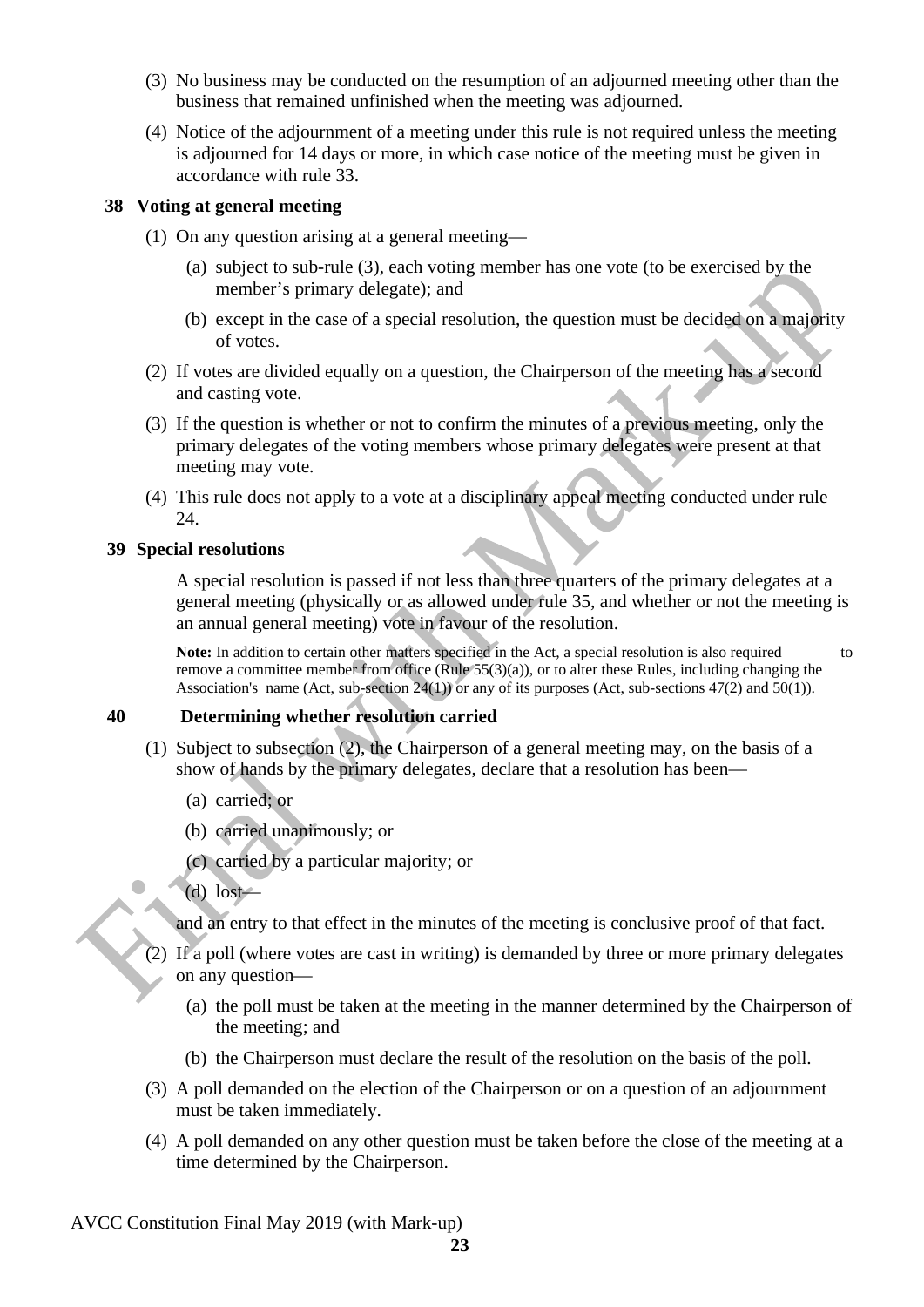#### <span id="page-23-4"></span>**41 Minutes of general meeting**

- (1) The Committee must ensure that minutes are taken and kept of each general meeting.
- (2) The minutes must record the business considered at the meeting, any resolution on which a vote is taken and the result of the vote.
- (3) In addition, the minutes of each annual general meeting must include—
	- (a) the names of each delegate attending the meeting and whether the delegate was a primary delegate; and
	- (b) forms appointing delegates given to the Chairperson of the meeting under rule 34(7); and
	- (c) the financial statements submitted in accordance with sub-rule  $30(4)(b)(ii)$ ; and
	- (d) the certificate signed by two committee members certifying that the financial statements give a true and fair view of the financial position and performance of the Association; and
	- (e) any audited accounts, and auditor's report or report of a review accompanying the financial statements that are required under the Act or these Rules.

## <span id="page-23-3"></span>**PART 5—COMMITTEE**

#### <span id="page-23-2"></span>**Division 1—Powers of Committee**

#### <span id="page-23-1"></span>**42 Role and powers**

- (1) The business of the Association must be managed by or under the direction of a Committee.
- (2) The Committee may exercise all the powers of the Association except those powers that these Rules or the Act require to be exercised by general meetings of the members of the Association.
- (3) The Committee may—
	- (a) appoint and remove staff;
	- (b) establish subcommittees consisting of members with terms of reference it considers appropriate.

## <span id="page-23-0"></span>**43 Delegation**

- (1) The Committee may delegate to a member of the Committee, a subcommittee or staff, any of its powers and functions other than—
	- (a) this power of delegation; or
	- (b) a duty imposed on the Committee by the Act or any other law.
- (2) The delegation must be in writing and may be subject to the conditions and limitations the Committee considers appropriate.
- (3) The Committee may, in writing, revoke a delegation wholly or in part.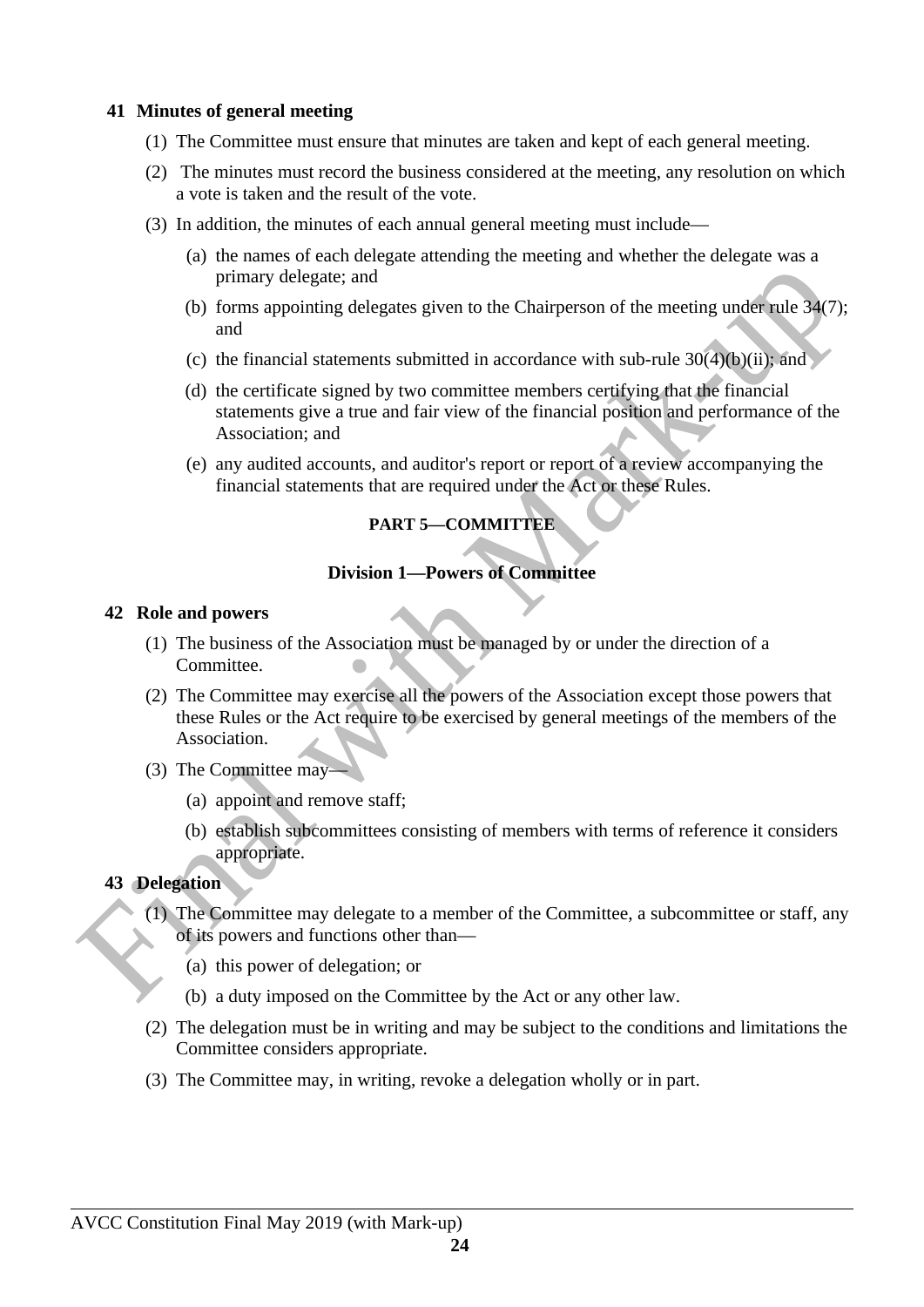## <span id="page-24-2"></span>**Division 2—Composition of Committee and duties of members**

### <span id="page-24-1"></span>**44 Composition of Committee**

- (1) The Committee consists of—
	- (a) the executive members; and
	- (b) ordinary members (if any) elected under rule 53, who may be appointed to assist executive members to carry out their respective duties and functions specified in this Division, or to carry out additional duties or functions.
- (2) If there are no candidates for any of the positions of Vice President, Secretary and Treasurer, then those three positions may be occupied by two (but not one) executive members, ie, the Vice President may also be the Secretary; the Vice President may also be the Treasurer; or the Secretary may also be the Treasurer).

## <span id="page-24-3"></span>**45 General duties**

- (1) As soon as practicable after being elected or appointed to the Committee, each committee member must become familiar with these Rules and the Act.
- (2) The Committee is collectively responsible for ensuring that the Association complies with the Act and that individual members of the Committee comply with these Rules.
- (3) Committee members must exercise their powers and discharge their duties with reasonable care and diligence.
- (4) Committee members must exercise their powers and discharge their duties—
	- (a) in good faith in the best interests of the Association; and
	- (b) for a proper purpose.
- (5) Committee members and former committee members must not make improper use of—
	- (a) their position; or
	- (b) information acquired by virtue of holding their position—

so as to gain an advantage for themselves or any other person or to cause detriment to the Association.

**Note:** See also Division 3 of Part 6 of the Act which sets out the general duties of the office holders of an incorporated association.

(6) In addition to any duties imposed by these Rules, a committee member must perform any other duties imposed from time to time by resolution at a general meeting.

## <span id="page-24-0"></span>**46 President and Vice-President**

- (1) Subject to sub-rule (2), the President or, in the President's absence, the Vice-President is the Chairperson for any general meetings and for any committee meetings.
- (2) If the President and the Vice-President are both absent, or are unable to preside, the Chairperson of the meeting must be—
	- (a) in the case of a general meeting—a member elected by the other members present; or
	- (b) in the case of a committee meeting—a committee member elected by the other committee members present.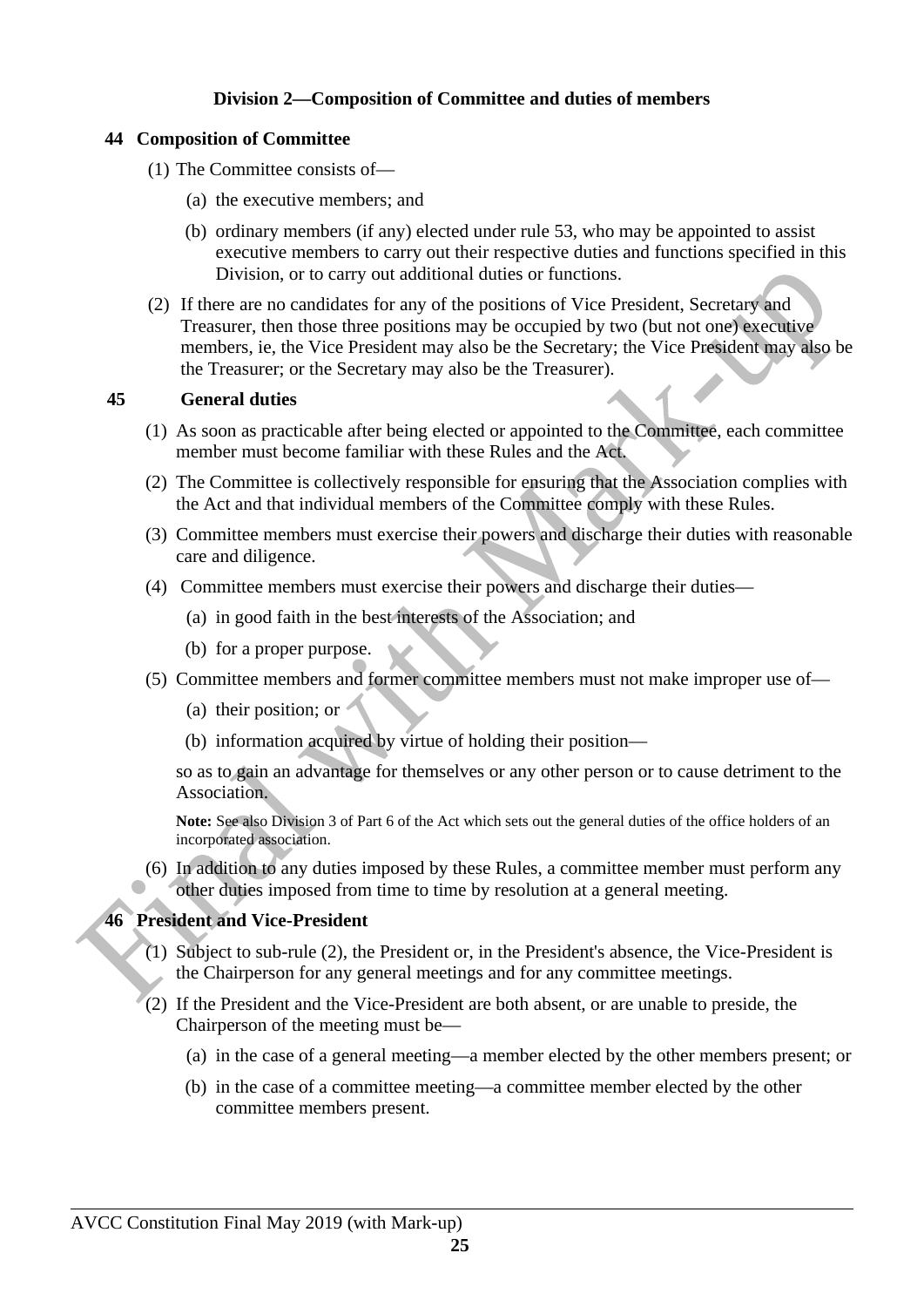#### <span id="page-25-1"></span>**47 Secretary**

(1) The Secretary must perform any duty or function required under the Act to be performed by the secretary of an incorporated association.

**Example:** Under the Act, the secretary of an incorporated association is responsible for lodging documents of the association with the Registrar.

- (2) The Secretary must—
	- (a) maintain the register of members in accordance with rule 18; and
	- (b) keep custody of the common seal (if any) of the Association and, except for the financial records referred to in rule 70(3), all books, documents and securities of the Association in accordance with rules 72 and 75; and
	- (c) subject to the Act and these Rules, provide members with access to the register of members, the minutes of general meetings and other books and documents; and
	- (d) perform any other duty or function imposed on the Secretary by these Rules.
- (3) The Secretary must give to the Registrar notice of his or her appointment within 14 days after the appointment.

#### <span id="page-25-0"></span>**48 Treasurer**

- (1) The Treasurer must—
	- (a) receive all moneys paid to or received by the Association and issue receipts for those moneys in the name of the Association; and
	- (b) ensure that all moneys received are paid into the account of the Association within 5 working days after receipt; and
	- (c) make any payments authorised by the Committee or by a general meeting of the Association from the Association's funds; and
	- (d) ensure compliance with rule 69(4).
- (2) The Treasurer must—
	- (a) ensure that the financial records of the Association are kept in accordance with the Act;
	- (b) coordinate the preparation of the financial statements of the Association and their certification by the Committee prior to their submission to the annual general meeting of the Association; and
	- (c) if the Association is a tier one association (as defined in the Act), arrange for review of the financial statements as if required under subsection 93(1) of the Act.

**Note:** Paragraph 93(1)(a) of the Act refers to an annual general meeting of a tier one association at which the members vote to have the financial statements reviewed. Paragraph 93(1)(b) allows for the Registrar to direct that a review be carried out. Under subsection 93(2), the review is done in accordance with section 96 as if the association were a tier two association (as defined in the Act). A review is compulsory for a tier two association and does not require the vote of members (subsection 96(1)).

(3) The Treasurer must ensure that at least one other committee member has access to the accounts and financial records of the Association.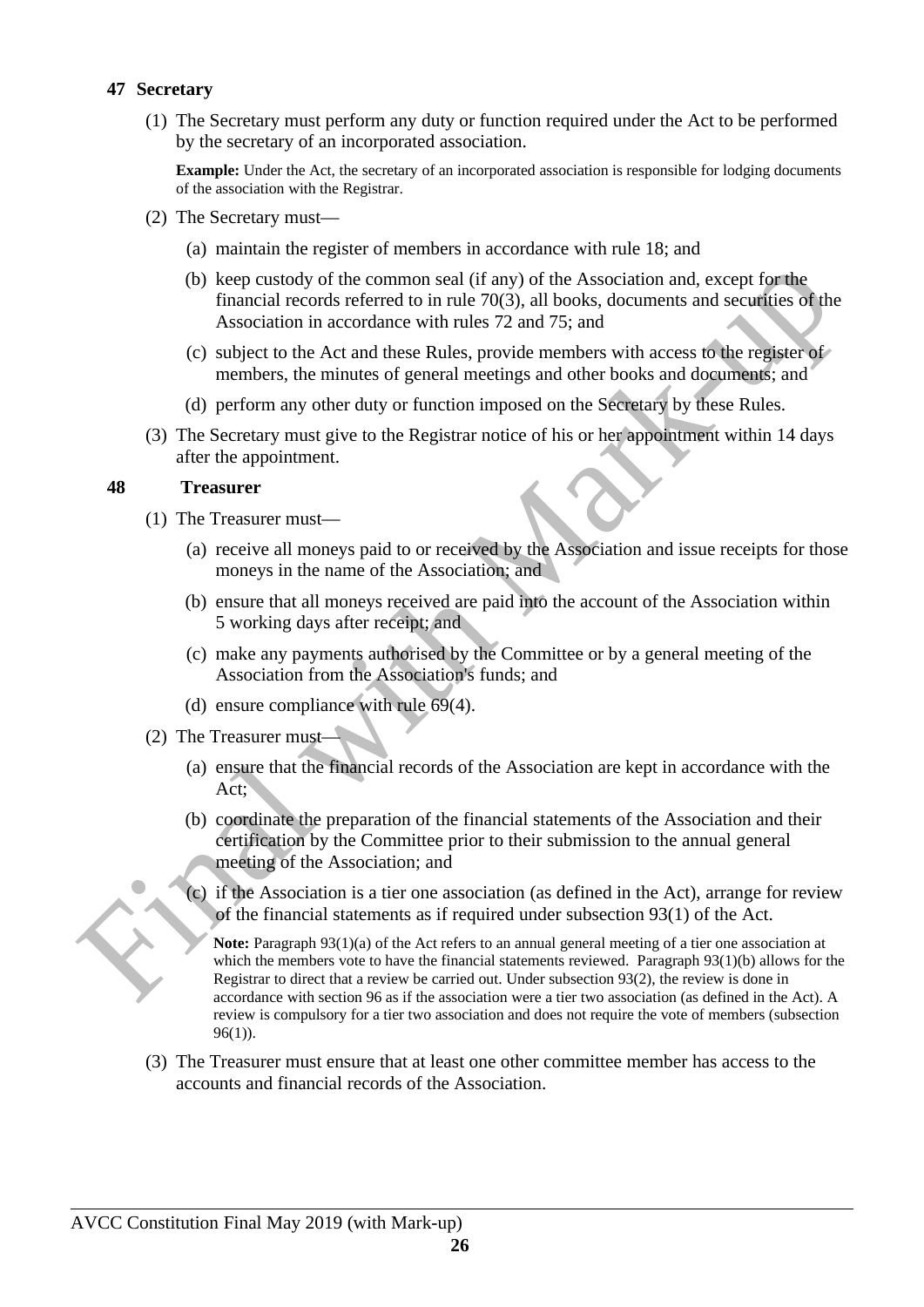## <span id="page-26-5"></span>**Division 3—Election of Committee members and tenure of office**

#### <span id="page-26-4"></span>**49 Not used**

#### <span id="page-26-3"></span>**50 Positions to be declared vacant**

- (1) This rule applies to—
	- (a) the first annual general meeting of the Association after its incorporation; or
	- (b) any subsequent annual general meeting of the Association, after the annual report and financial statements of the Association have been received.
- (2) The Chairperson of the meeting must declare all positions on the Committee vacant and hold elections for those positions in accordance with rules 51 to 54.

#### <span id="page-26-2"></span>**51 Nominations**

- (1) Prior to commencing the meeting, the Chairperson of the meeting must call for nominations from each voting member to fill each position on the Committee.
- (2) Only a voting member may nominate a person for a Committee membership position, but only if the person:
	- (a) is an eligible person; and
	- (b) has consented to the nomination, given to the Secretary at least 21 days before the meeting.

**Note:** The requirements are the same as those for eligibility to be a delegate under rule 34, except that, here, incumbent executive members may be nominated at the next annual general meeting.

(3) A person who is nominated for a position and fails to be elected to that position is not eligible for election to any other position on the Committee for which an election is yet to be held, unless the person was nominated for that position under sub-rule (1) before the meeting commenced.

## <span id="page-26-1"></span>**52 Election of President etc.**

- (1) At the annual general meeting, separate elections must be held for each of the following positions—
	- (a) President;
	- (b) Vice-President;
	- (c) Secretary;
	- (d) Treasurer.
- (2) If only one person is nominated for the position, the Chairperson of the meeting must declare the member elected to the position.
- (3) If more than one person is nominated, a ballot must be held in accordance with rule 54.
- (4) On his or her election, the new President may take over as Chairperson of the meeting.

#### <span id="page-26-0"></span>**53 Election of ordinary members**

- (1) The annual general meeting must by resolution decide the number of ordinary members of the Committee (if any) it wishes to hold office for the next year.
- (2) A single election may be held to fill all of those positions.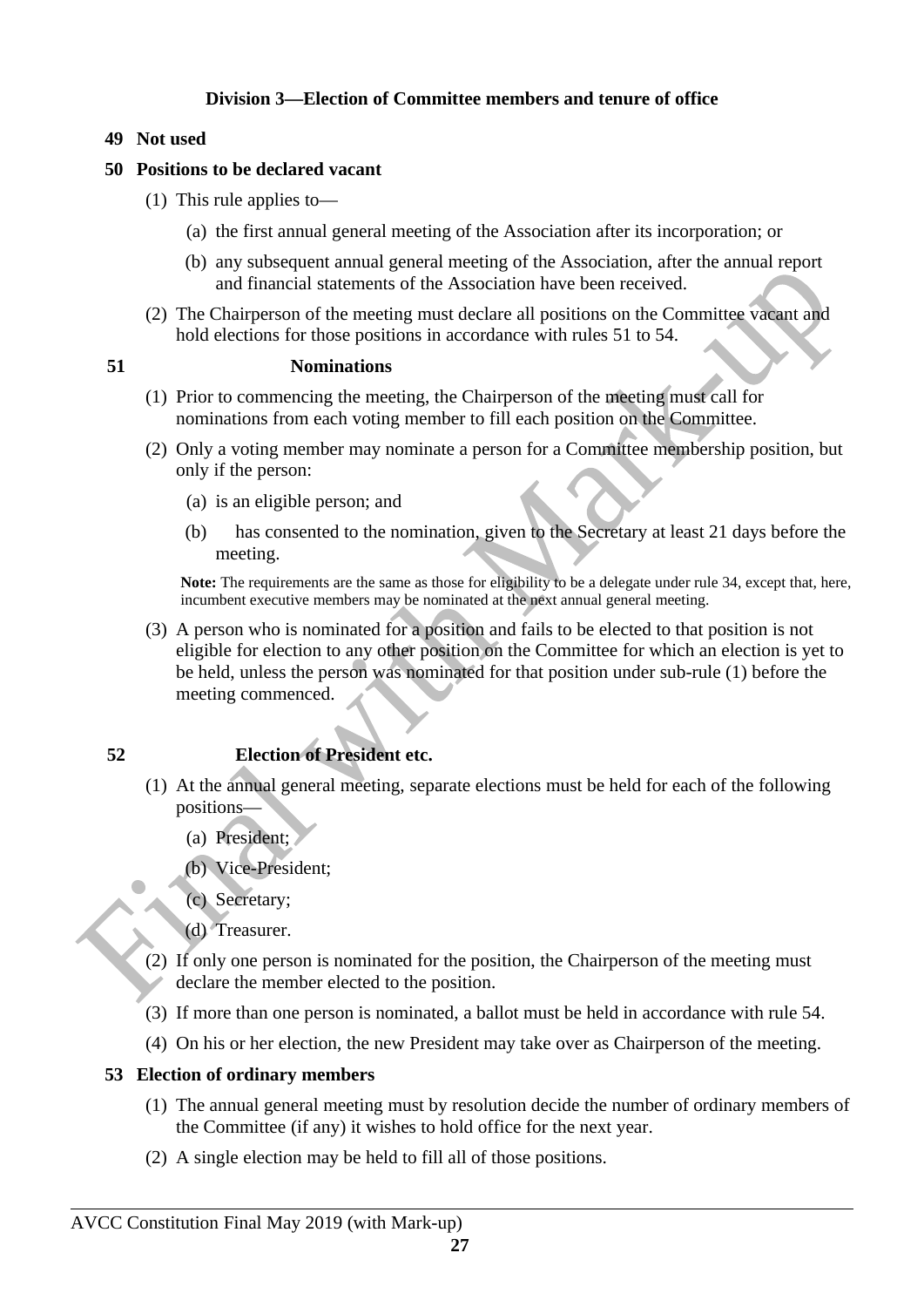- (3) If the number of persons nominated for the position of ordinary committee member is less than or equal to the number to be elected, the Chairperson of the meeting must declare each of those persons to be elected to the position.
- (4) If the number of persons nominated exceeds the number to be elected, a ballot must be held in accordance with rule 54.

## <span id="page-27-1"></span>**54 Ballot**

- (1) If a ballot is required for the election for a position, the Chairperson of the meeting must appoint a delegate to act as returning officer to conduct the ballot.
- (2) The returning officer must not be a person nominated for the position.
- (3) Before the ballot is taken, each candidate may speak to the meeting for not more than five minutes in support of his or her election.
- (4) The election must be by secret ballot.
- (5) To conduct the secret ballot, the returning officer must:
	- (a) give a blank piece of paper to each primary delegate attending the meeting in person, and follow the process set out in sub-rules (6) to (9); and
	- (b) with the approval of the Chairperson, follow a process equivalent to that set out in sub-rules (6) to (9) for primary delegates attending the meeting by the use of technology under rule 35.
- (6) If the ballot is for a single position, the voter must write on the ballot paper the name of the candidate for whom they wish to vote.
- (7) If the ballot is for more than one position—
	- (a) the voter must write on the ballot paper the name of each candidate for whom they wish to vote;
	- (b) the voter must not write the names of more candidates than the number to be elected.
- (8) Ballot papers that do not comply with paragraph (7)(b) are not to be counted.
- (9) Each ballot paper on which the name of a candidate has been written counts as one vote for that candidate.
- (10) The returning officer must declare elected the candidate or, in the case of an election for more than one position, the candidates who received the most votes.
- (11) If the returning officer is unable to declare the result of an election under sub-rule (10) because 2 or more candidates received the same number of votes, the returning officer must—
	- (a) conduct a further election for the position in accordance with sub-rules (4) to (10) to decide which of those candidates is to be elected; or
	- (b) with the agreement of those candidates, decide by lot which of them is to be elected.

**Examples:** The choice of candidate may be decided by the toss of a coin, drawing straws or drawing a name out of a hat.

## <span id="page-27-0"></span>**55 Term of office**

- (1) Subject to sub-rule (3) and rule 56, a committee member holds office until the positions of the Committee are declared vacant at the next annual general meeting.
- (2) A committee member may be re-elected.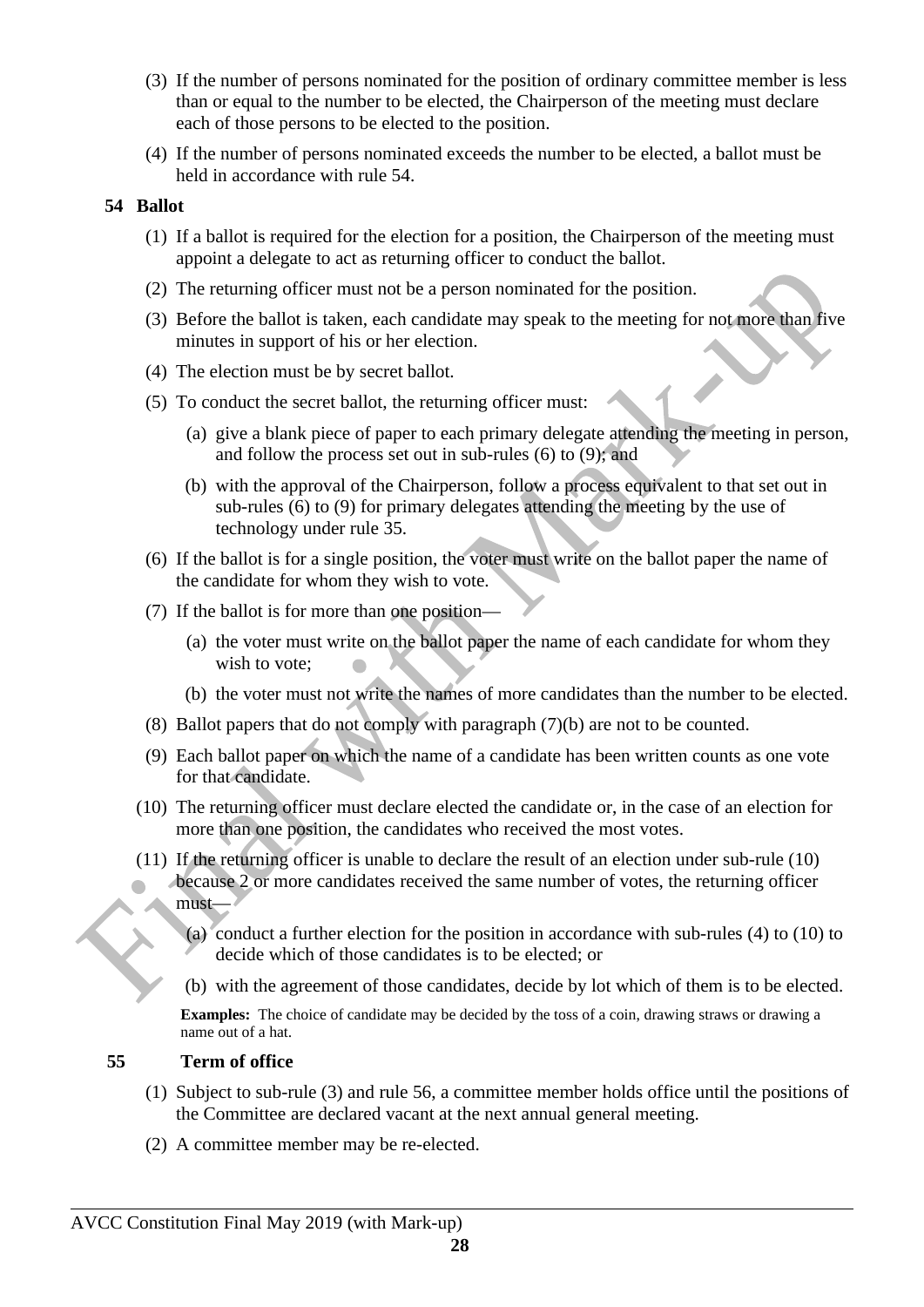- (3) A general meeting of the Association may—
	- (a) by special resolution remove a committee member from office; and
	- (b) elect an eligible person to fill the vacant position in accordance with this Division.
- (4) A person who is the subject of a proposed special resolution under sub-rule (3) may make representations in writing to the Secretary or President of the Association (not exceeding a reasonable length) and may request that the representations be provided to the voting members.
- (5) The Secretary or the President may give a copy of the representations to each voting member or, if they are not so given, the member may require that they be read out at the meeting at which the special resolution is to be proposed.

## <span id="page-28-3"></span>**56 Vacation of office**

- (1) A committee member may resign from the Committee by written notice addressed to the Committee.
- (2) A person ceases to be a committee member if he or she
	- (a) ceases to be an eligible person; or
	- (b) fails to attend 3 consecutive committee meetings (other than special or urgent committee meetings) without leave of absence under rule 67; or
	- (c) otherwise ceases to be a committee member by operation of section 78 of the Act.

**Note:** A Committee member may not hold the office of Secretary if they do not reside in Australia.

## <span id="page-28-2"></span>**57 Filling casual vacancies**

- (1) The Committee may appoint a person nominated by a voting member to fill a position on the Committee that—
	- (a) has become vacant under rule 56; or
	- (b) was not filled by election at the last annual general meeting.
- (2) A person nominated under sub-rule (1) must:
	- (a) be an eligible person; and
	- (b) have consented to the nomination given to the Secretary as soon as practicable in the prevailing circumstances.
- (3) If the position of Secretary becomes vacant, the Committee must appoint a person to the position within 14 days after the vacancy arises.
- (4) Rule 55 applies to any committee member appointed by the Committee under sub-rule (1) or (3).
- (5) The Committee may continue to act despite any vacancy in its membership.

## <span id="page-28-1"></span>**Division 4—Meetings of Committee**

## <span id="page-28-0"></span>**58 Meetings of Committee**

- (1) The Committee must meet at least twice in each year at the dates, times and places determined by the Committee.
- (2) The date, time and place of the first committee meeting must be determined by the members of the Committee as soon as practicable after the annual general meeting of the Association at which the members of the Committee were elected.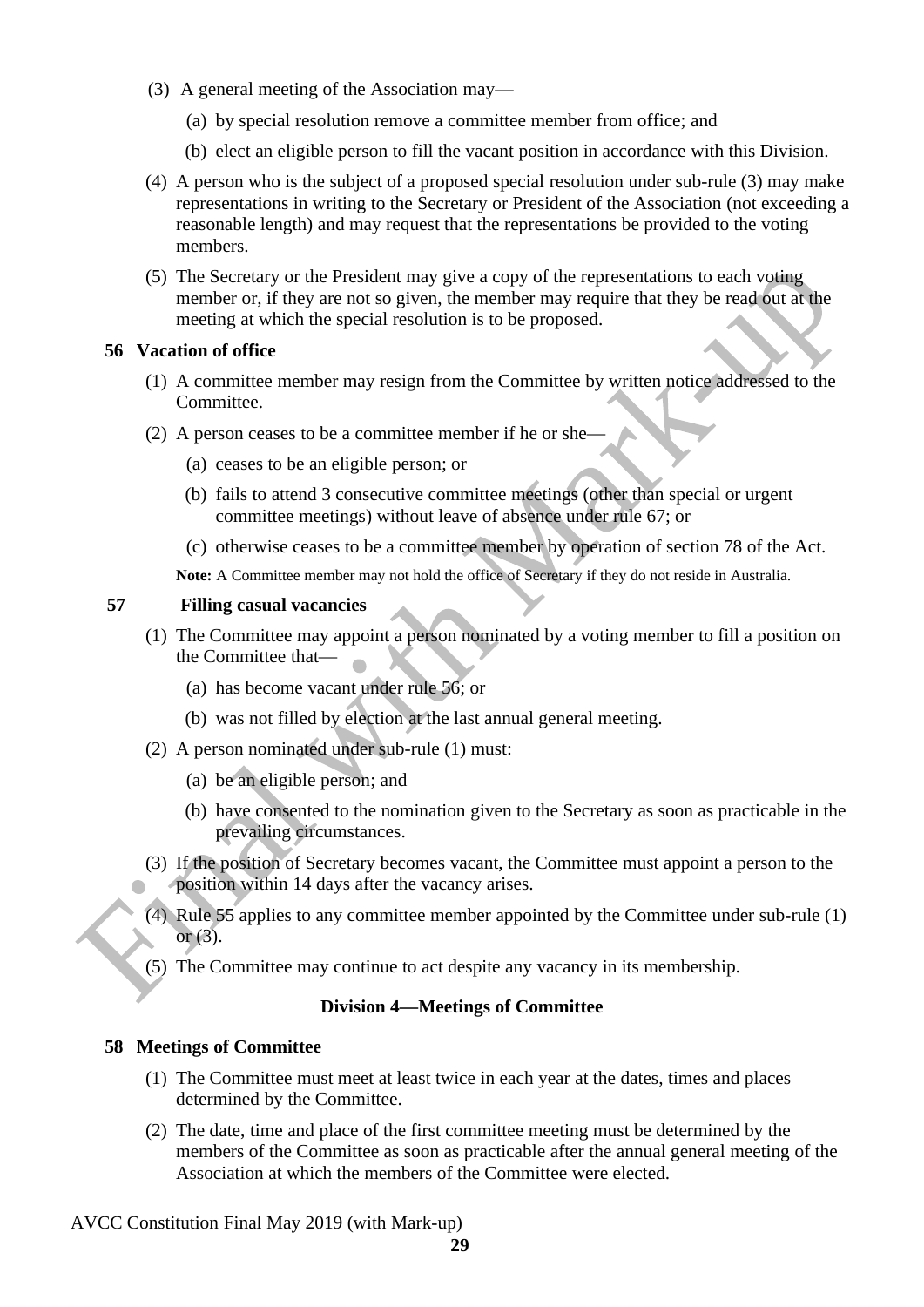(3) Special committee meetings may be convened by the President or by any 4 members of the Committee.

#### <span id="page-29-4"></span>**59 Notice of meetings**

- (1) Notice of each committee meeting must be given to each committee member no later than 14 days before the date of the meeting.
- (2) Notice may be given of more than one committee meeting at the same time.
- (3) The notice must state the date, time and place of the meeting.
- (4) If a special committee meeting is convened under rule 58(3), the notice must include the general nature of the business to be conducted.
- (5) The only business that may be conducted at the meeting is the business for which the meeting is convened.

#### <span id="page-29-3"></span> **60 Urgent meetings**

- (1) In cases of urgency, a special committee meeting can be convened under rule 58(3) and held without notice being given in accordance with rule 59, provided that as much notice as practicable is given to each committee member by the quickest means practicable.
- (2) Any resolution made at the meeting must be passed by an absolute majority of the Committee.
- (3) The only business that may be conducted at an urgent meeting is the business for which the meeting is convened.

#### <span id="page-29-2"></span>**61 Procedure and order of business**

- (1) The procedure to be followed at a meeting of a Committee must be determined from time to time by the Committee.
- (2) The order of business may be determined by the committee members present at the meeting.

### <span id="page-29-1"></span>**62 Use of technology**

- (1) A committee member who is not physically present at a committee meeting may participate in the meeting by the use of technology that allows that committee member and the committee members present at the meeting to clearly and simultaneously communicate with each other.
- (2) For the purposes of this Part, a committee member participating in a committee meeting as permitted under sub-rule (1) is taken to be present at the meeting and, if the member votes at the meeting, is taken to have voted in person.

## <span id="page-29-0"></span>**63 Quorum**

- (1) No business may be conducted at a Committee meeting unless a quorum is present.
- (2) The quorum for a committee meeting is the presence (in person or as allowed under rule 62) of a majority of the committee members.
- (3) If a quorum is not present within 30 minutes after the notified commencement time of a committee meeting—
	- (a) in the case of a special meeting—the meeting lapses;
	- (b) in any other case—the meeting must be adjourned to a date no later than 14 days after the adjournment and notice of the time, date and place to which the meeting is adjourned must be given in accordance with rule 59.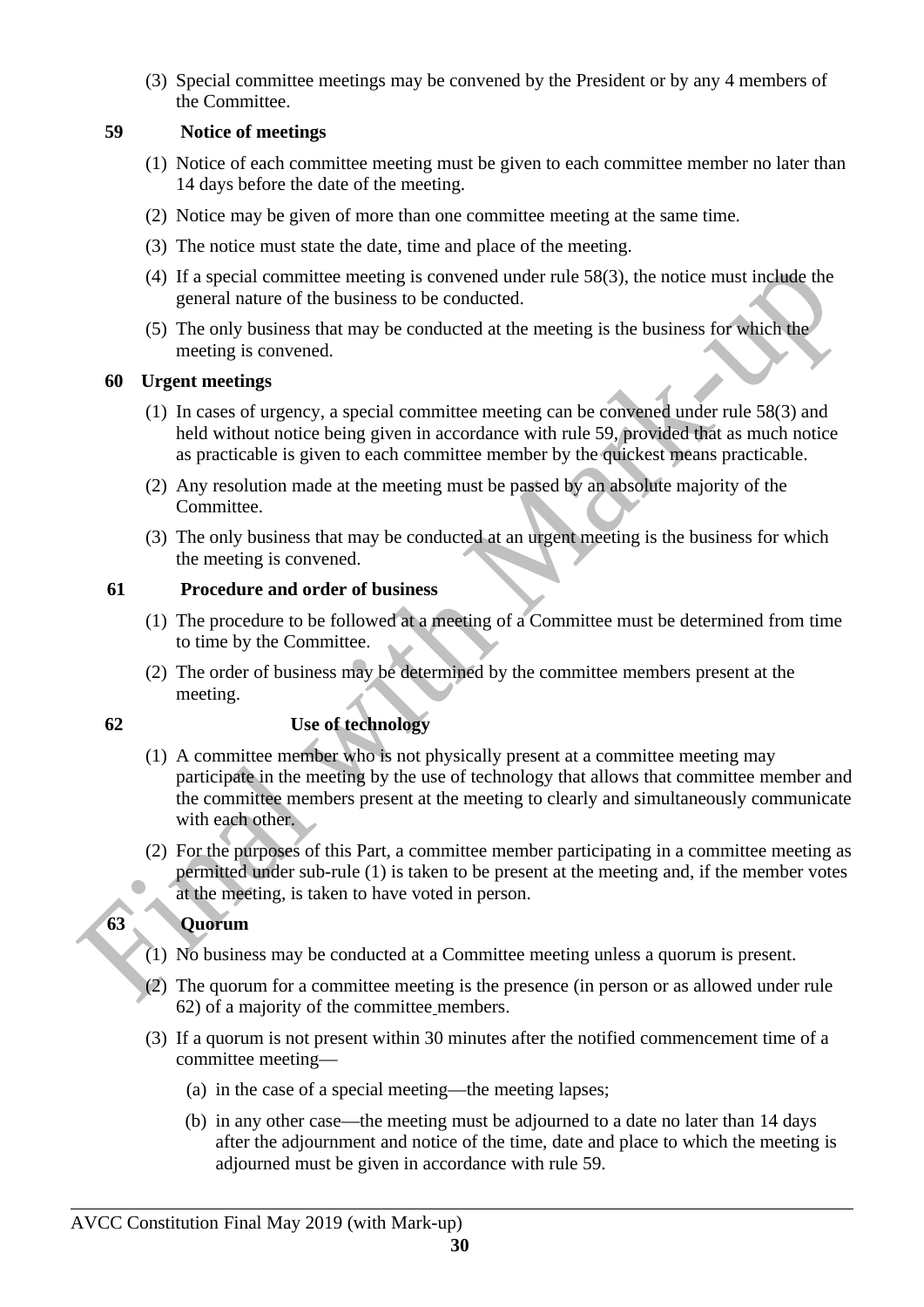#### <span id="page-30-3"></span>**64 Voting**

- (1) On any question arising at a committee meeting, each committee member has one vote.
- (2) A motion is carried if a majority of committee members present at the meeting vote in favour of the motion.
- (3) Sub-rule (2) does not apply to any motion or question that is required by these Rules to be passed by an absolute majority of the Committee.
- (4) If votes are divided equally on a question, the Chairperson of the meeting has a second or casting vote.
- (5) Voting by proxy is not permitted.

#### <span id="page-30-2"></span>**65 Conflict of interest**

- (1) A committee member who has a material personal interest in a matter being considered at a committee meeting must disclose the nature and extent of that interest to the Committee.
- (2) The member—
	- (a) must not be present while the matter is being considered at the meeting; and
	- (b) must not vote on the matter.

**Note:** Under subsection 81(3) of the Act, if there are insufficient committee members to form a quorum because a member who has a material personal interest is disqualified from voting on a matter, a general meeting may be called to deal with the matter.

- (3) This rule does not apply to a material personal interest—
	- (a) that exists only because the member belongs to a class of persons for whose benefit the Association is established; or
	- (b) that the member has in common with all, or a substantial proportion of, the members of the Association.

#### <span id="page-30-1"></span>**66 Minutes of meeting**

- (1) The Committee must ensure that minutes are taken and kept of each committee meeting.
- (2) The minutes must record the following—
	- (a) the names of the members in attendance at the meeting;
	- (b) the business considered at the meeting;
	- (c) any resolution on which a vote is taken and the result of the vote;
	- (d) any material personal interest disclosed under rule 65.

## <span id="page-30-0"></span>**67 Leave of absence**

- (1) The Committee may grant a committee member leave of absence from committee meetings for a period not exceeding 3 months.
- (2) The Committee must not grant leave of absence retrospectively unless it is satisfied that it was not feasible for the committee member to seek the leave in advance.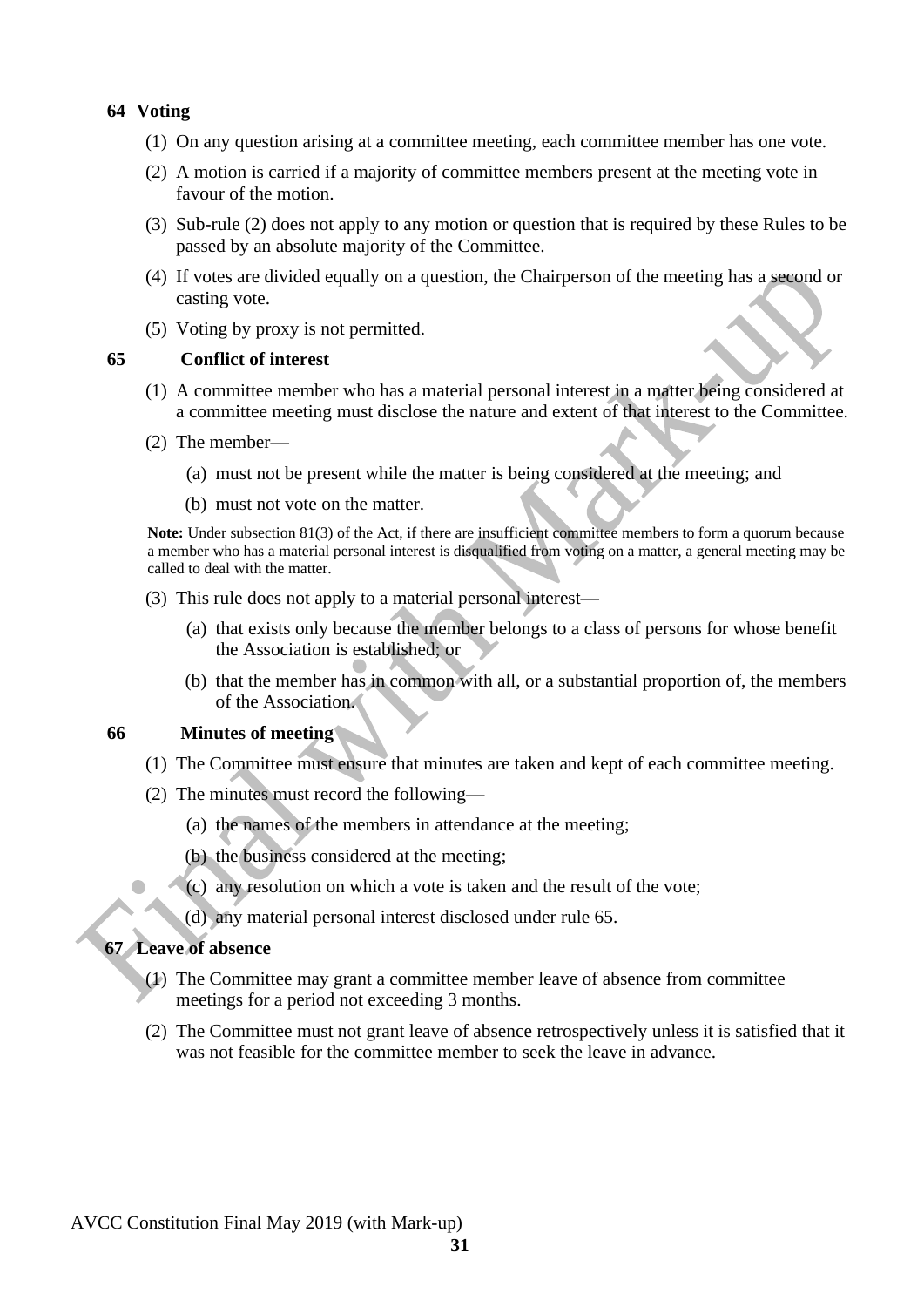#### <span id="page-31-4"></span>**PART 6—FINANCIAL MATTERS**

## <span id="page-31-3"></span>**68 Source of funds**

- (1) The funds of the Association may be derived from joining fees, annual subscriptions, donations, fund-raising activities, grants, interest and any other sources approved by the Committee.
- (2) Annual subscriptions payable by licensees under rule 12 may include amounts specified by the Association to be used by it in paying premiums for insurance contemplated by rule 2(g).

#### <span id="page-31-2"></span> **69 Management of funds**

- (1) The Association must open an account with a financial institution from which all expenditure of the Association is made and into which all of the Association's revenue is deposited.
- (2) Subject to any restrictions imposed by a general meeting of the Association, the Committee may approve expenditure on behalf of the Association.
- (3) The Committee may authorise the Treasurer to expend funds on behalf of the Association (including by electronic funds transfer) up to a specified limit without requiring approval from the Committee for each item on which the funds are expended.
- (4) All payments, by whatever means made, must be signed, or authorised, by 2 executive members.
- (5) All funds of the Association must be deposited into the financial account of the Association no later than 5 working days after receipt.
- (6) With the approval of the Committee, the Treasurer may maintain a cash float provided that all money paid from or paid into the float is accurately recorded at the time of the transaction.

#### <span id="page-31-1"></span>**70 Financial records**

- (1) The Association must keep financial records that—
	- (a) correctly record and explain its transactions, financial position and performance; and
	- (b) enable financial statements to be prepared as required by the Act.
- (2) The Association must retain the financial records for 7 years after the transactions covered by the records are completed.
- (3) The Treasurer must keep in his or her custody, or under his or her control—
	- (a) the financial records for the current financial year; and
	- (b) any other financial records as authorised by the Committee.

#### <span id="page-31-0"></span>**71 Financial statements**

- (1) For each financial year, the Committee must ensure that the requirements under the Act and these Rules relating to the financial statements of the Association are met.
- (2) Without limiting sub-rule (1), those requirements include—
	- (a) the preparation of the financial statements;
	- (b) if required, the review or auditing of the financial statements;
	- (c) the certification of the financial statements by the Committee;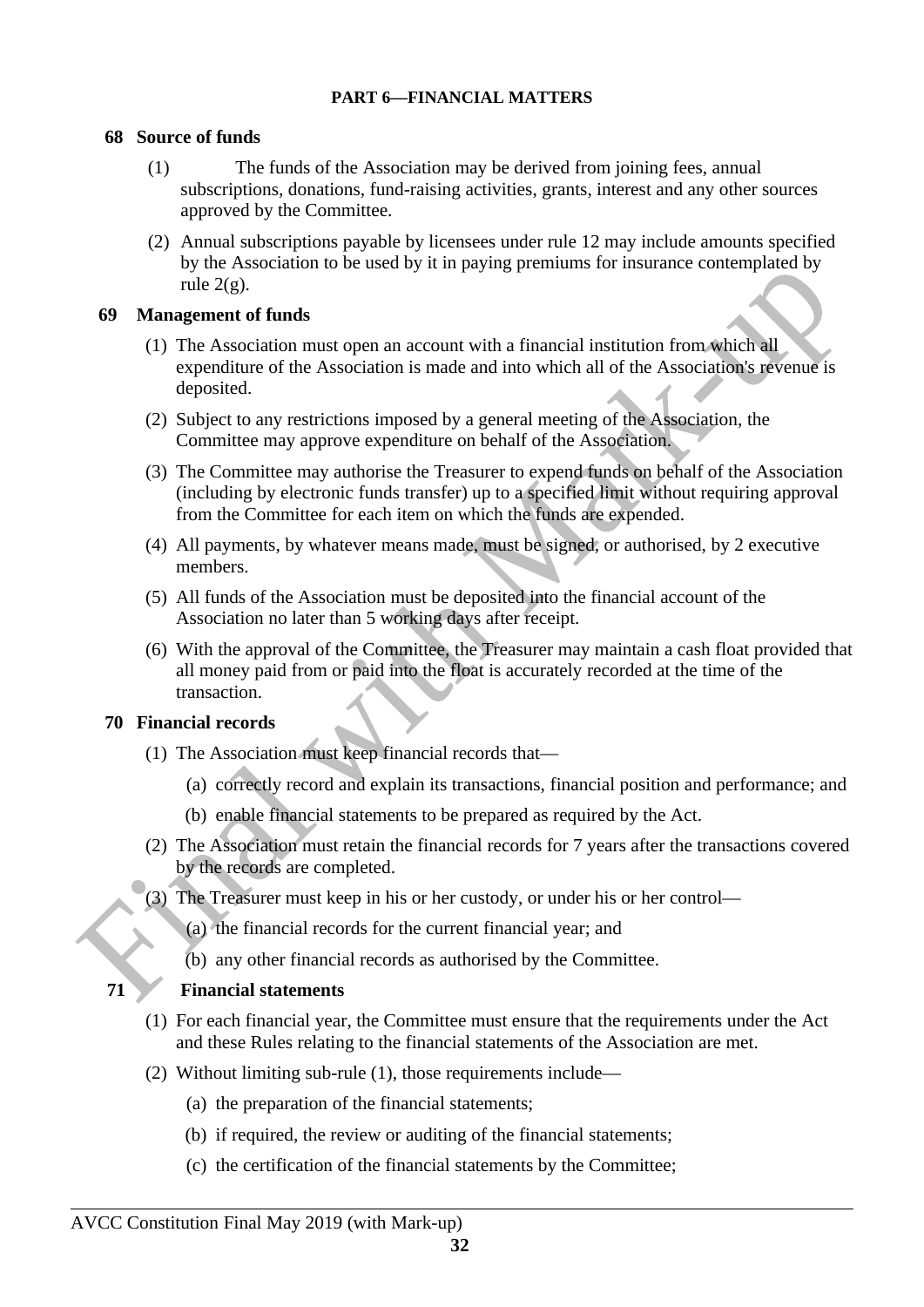- (d) the submission of the financial statements to the annual general meeting of the Association;
- (e) the lodgement with the Registrar of the financial statements and accompanying reports, certificates, statements and fee.

### <span id="page-32-0"></span>**PART 7—GENERAL MATTERS**

### <span id="page-32-4"></span>**72 Common seal**

- (1) The Association may have a common seal.
- (2) If the Association has a common seal—
	- (a) the name of the Association must appear in legible characters on the common seal;
	- (b) a document may only be sealed with the common seal by the authority of the Committee and the sealing must be witnessed by the signatures of two committee members;
	- (c) the common seal must be kept in the custody of the Secretary.

## <span id="page-32-3"></span>**73 Registered address**

The registered address of the Association is—

- (a) the address determined from time to time by resolution of the Committee; or
- (b) if the Committee has not determined an address to be the registered address the postal address of the Secretary.

## <span id="page-32-2"></span>**74 Notice requirements**

- (1) Any notice required to be given to a member or a committee member under these Rules may be given—
	- (a) by handing the notice to the member personally; or
	- (b) by sending it by post to the member at the address recorded for the member on the register of members; or
	- (c) by email or facsimile transmission.
- (2) Sub-rule (1) does not apply to notice given under rule 60.
- (3) Any notice required to be given to the Association or the Committee or a disciplinary subcommittee may be given—
	- (a) by handing the notice to a member of the Committee; or
	- (b) by sending the notice by post to the registered address; or
	- (c) by leaving the notice at the registered address; or
	- (d) if the Committee determines that it is appropriate in the circumstances—
		- (i) by email to the email address of the Association or the Secretary; or
		- (ii) by facsimile transmission to the facsimile number of the Association.

## <span id="page-32-1"></span>**75 Custody and inspection of books and records**

- (1) Members may on request inspect free of charge—
	- (a) the register of members;
	- (b) the minutes of general meetings;